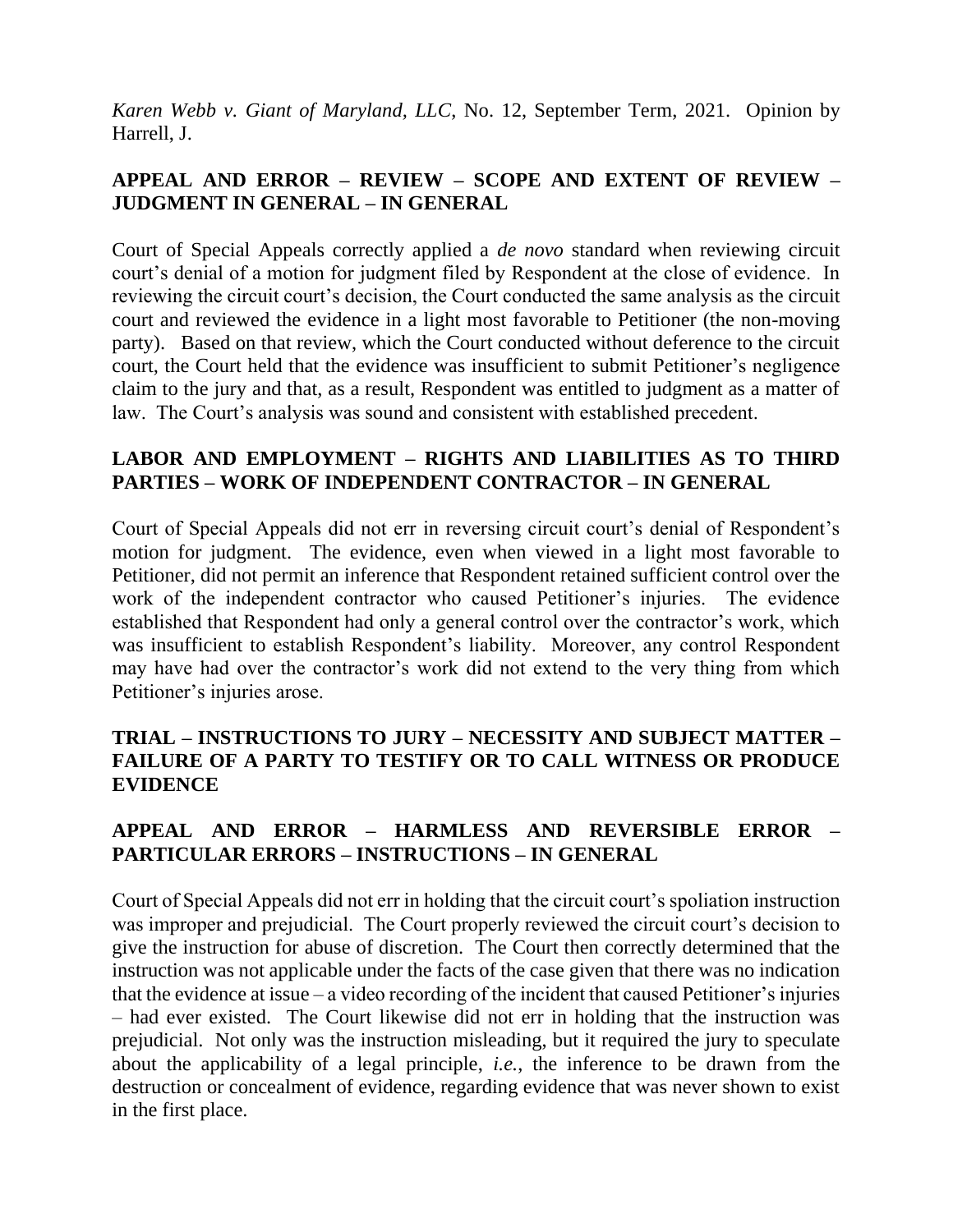Circuit Court for Anne Arundel County Case No. C-02-CV-17-003054 Argued: October 6, 2021

## IN THE COURT OF APPEALS

### OF MARYLAND

No. 12

September Term, 2021

### KAREN WEBB

v.

# GIANT OF MARYLAND, LLC

Getty, C.J., McDonald, Watts, Hotten, Booth, Biran, Harrell, Glenn T., Jr. (Senior Judge, Specially Assigned),

JJ.

Opinion by Harrell, J.

Filed: December 21, 2021

Pursuant to Maryland Uniform Electronic Legal Materials Act (§§ 10-1601 et seq. of the State Government Article) this document is authentic.

2021-12-21 11:46-05:00

ne C. Johnson, Clerk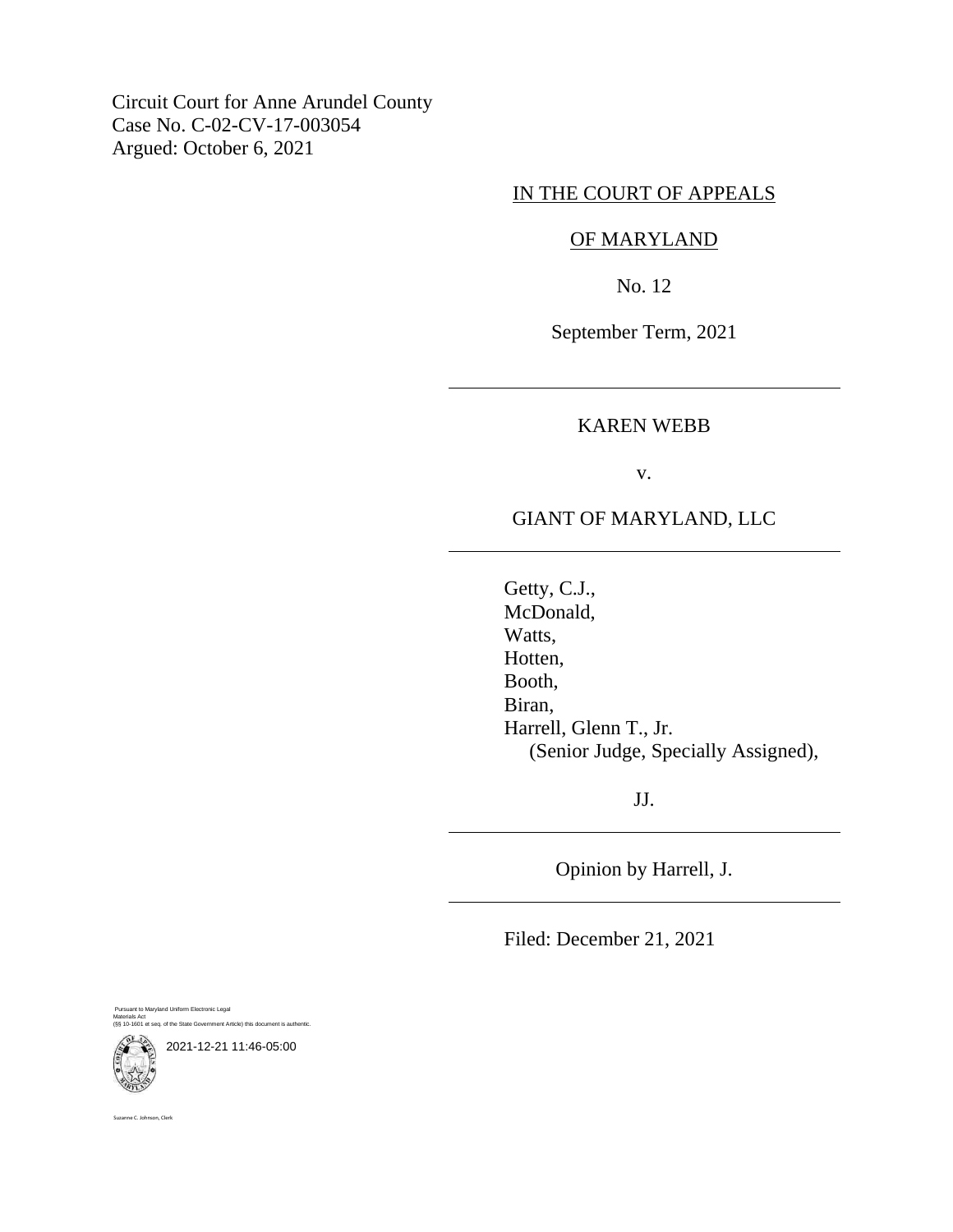Petitioner, Karen Webb, was injured while shopping at a supermarket owned and operated by Giant of Maryland, LLC, Respondent ("Giant"). Petitioner filed suit against Giant in the Circuit Court for Anne Arundel County alleging negligence and negligent hiring, training, and supervision. A jury returned a verdict in Petitioner's favor. Giant noted an appeal to the Court of Special Appeals. That Court, in a reported opinion, reversed the circuit court's judgment. The intermediate appellate court held that the circuit court erred in denying a motion for judgment made by Giant at the close of evidence and that the circuit court erred in giving a jury instruction on spoliation. *Giant of Maryland, LLC v. Webb*, 249 Md. App. 545 (2021). Petitioner sought certiorari review by this Court. We granted a writ, *Webb v. Giant of Maryland, LLC*, 474 Md. 633 (2021), to consider the following questions, which we have rephrased for clarity:

- 1. Did the Court of Special Appeals apply the correct standard of review when reviewing the circuit court's denial of Giant's motion for judgment?
- 2. Did the Court of Special Appeals err in reversing the circuit court's judgment on the grounds that the circuit court had erroneously denied Giant's motion for judgment?
- 3. Did the Court of Special Appeals, in reviewing the circuit court's decision to instruct the jury on spoliation, fail to address whether the circuit court's decision was an abuse of discretion and then err in holding that the instruction was prejudicial?

For reasons to be explained, we shall affirm the judgment of the Court of Special Appeals.

## **BACKGROUND**

On 4 December 2014, Petitioner was injured while shopping in the frozen-foods section of a Giant supermarket. The injury occurred when Petitioner came in contact with a non-motorized pallet jack that was being operated by Keydonne Winzer, a PepsiCo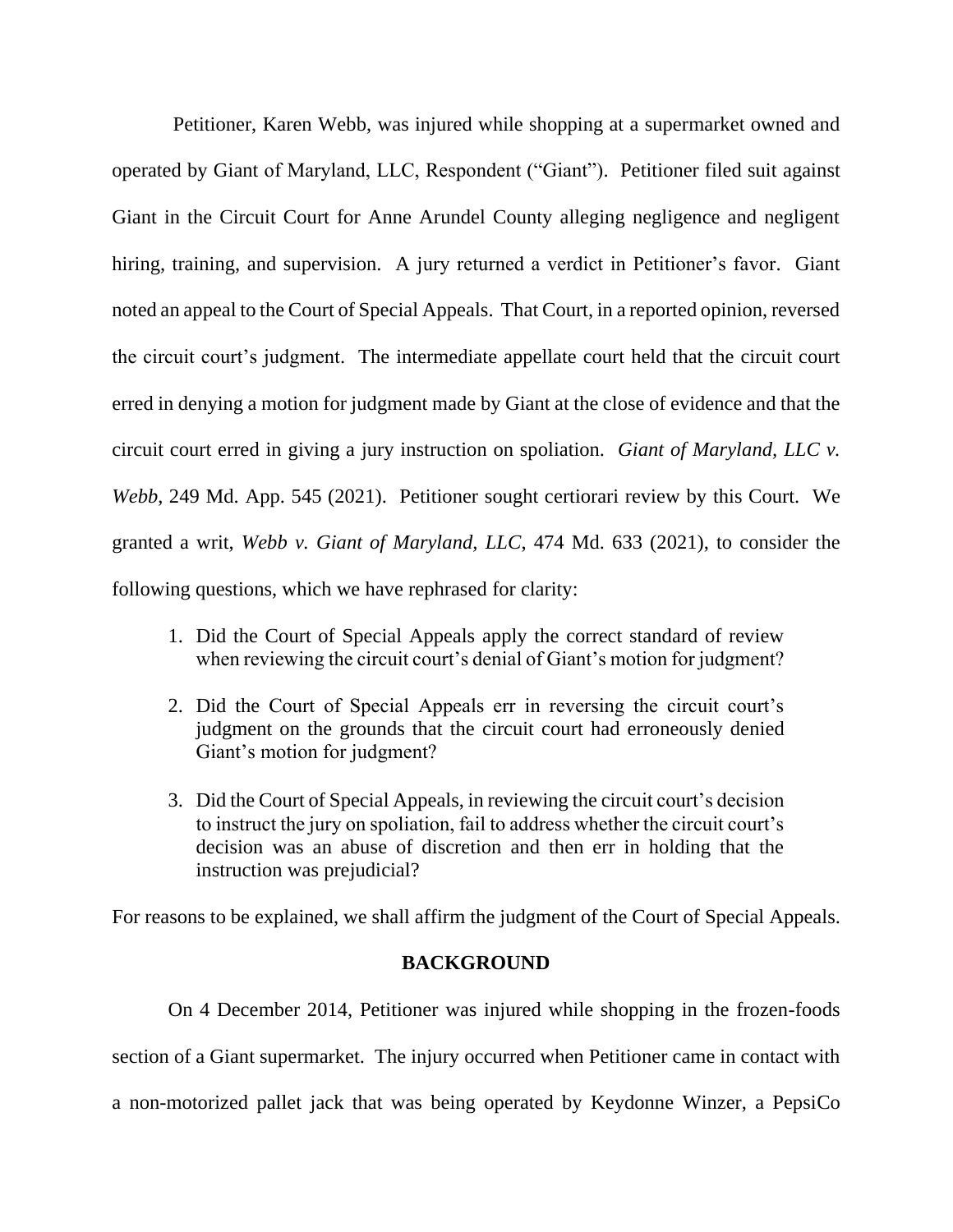("Pepsi") employee. At the time, Winzer, acting as a deliveryman for Pepsi, was using the pallet jack to transport pallets of Pepsi products through the store to re-stock shelves. According to Petitioner, the pallet jack struck her in the back, which caused her to fall to the ground and become injured. It is now undisputed that, at the time of the incident, Winzer was an employee of Pepsi, not Giant.

Petitioner sued Giant for negligence and negligent hiring, training, and supervision.<sup>1</sup> Petitioner claimed, among other things, that Giant was liable vicariously for Winzer's actions.

### *Motion for Summary Judgment*

Prior to trial, Giant filed a motion for summary judgment, arguing that Giant could not be held liable for the actions of Winzer. Petitioner responded that, even if Winzer was not a Giant employee, Giant nevertheless controlled many aspects of his work, including his use of the pallet jack and, thus, was liable for his actions. The circuit court denied Giant's motion, without a hearing.

### *Trial Testimony*

At trial, Winzer testified that he was, at all relevant times, an employee of Pepsi and that he received all of his training from Pepsi. He testified further that, on the day of the incident, he was at the Giant supermarket to make sure Pepsi products were stocked. Winzer maintained that no one from Giant ever told him how to stock the Pepsi products. He added that the pallet jack he used to stock the shelves was owned by Giant and that

<sup>&</sup>lt;sup>1</sup> Petitioner attempted later to join Pepsi as a defendant. Pepsi moved to dismiss based on limitations. The circuit court granted the motion.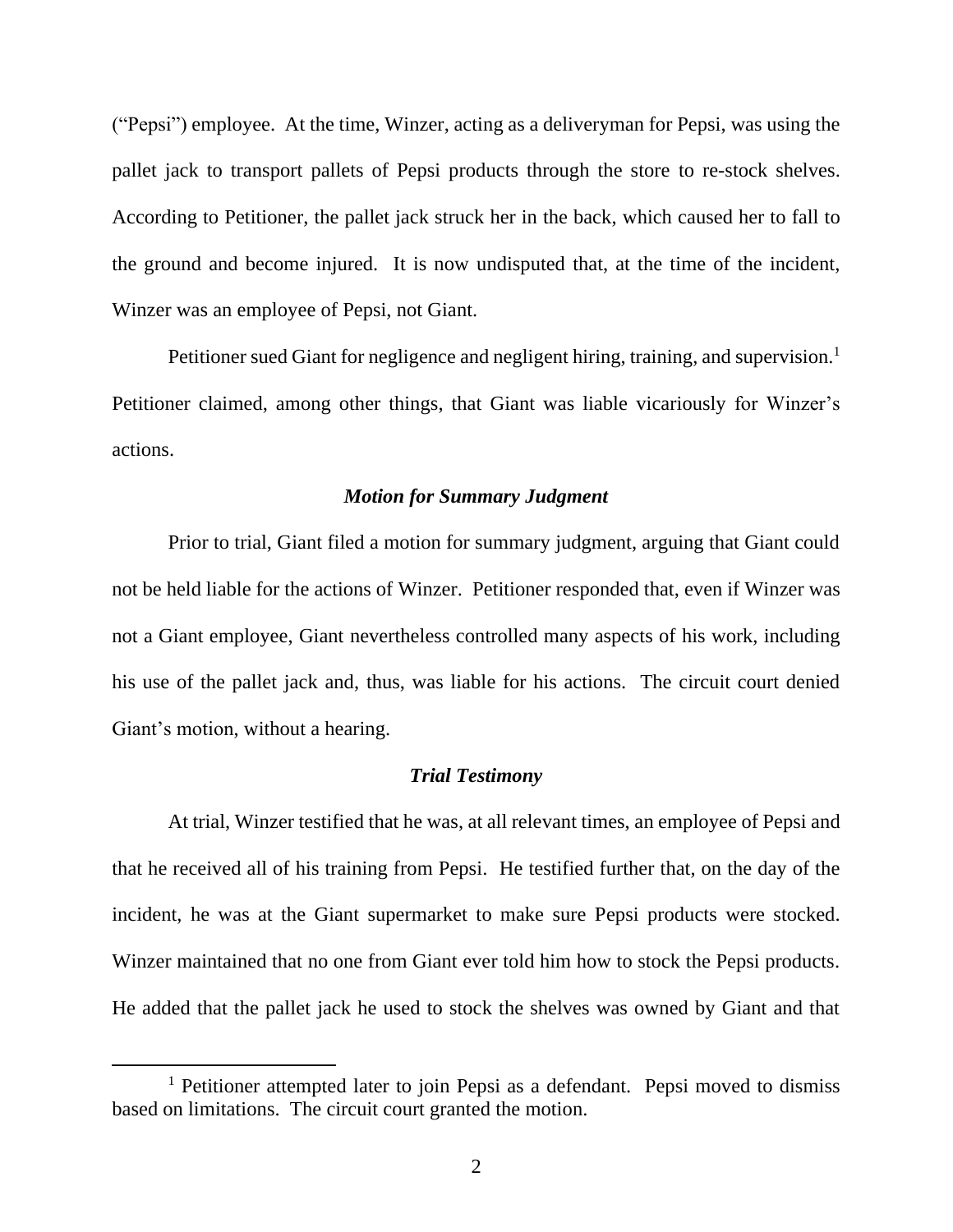Giant had given him permission to use the pallet jack for that purpose. Upon arriving that day at the store, he checked in with a Giant employee, as required.

Kevin Corradini, Giant's designated Corporate Representative, testified during a video deposition (played at trial) that vendors' employees, like Winzer, are permitted to use the non-motorized pallet jacks while in the store. Corradini stated that the store also has motorized pallet jacks, which may only be used by certified store employees. Vendors, like Winzer, are not instructed generally "where to move and how to move throughout the store[,]" but they are expected to do so safely while in the store. A vendor could be removed from a store if he is "not doing something properly."

## *Motion for Judgment<sup>2</sup>*

At the conclusion of Petitioner's case-in-chief, Giant moved for judgment on the grounds that there was no evidence to support a claim for vicarious liability, given that Winzer was not an agent, servant, or employee of Giant. The circuit court denied the motion and found that there was sufficient evidence to show that Giant had the necessary control over Winzer's actions while he was in the store.

<sup>&</sup>lt;sup>2</sup> The Amicus brief in this case focuses on a premises liability theory of recovery. This argument is not before us, however. Although such a theory was advanced in the trial court, the trial judge rejected it at the close of the evidence. The appeal did not challenge that ruling. To be sure, such a theory does not appear to be frivolous on this record. The Restatement (Second) of Torts states, in relevant part at Section 415: "A possessor of land who holds it open to the public for any purpose is subject to liability to members of the public entering for that purpose for physical harm caused to them by his failure to exercise reasonable care to protect them against unreasonably dangerous activities of, or unreasonably dangerous conditions created by, an independent contractor or concessionaire employed or permitted to do work or carry on an activity on the land." Whether Giant was entitled to judgment as a matter of law on this record will not be considered here.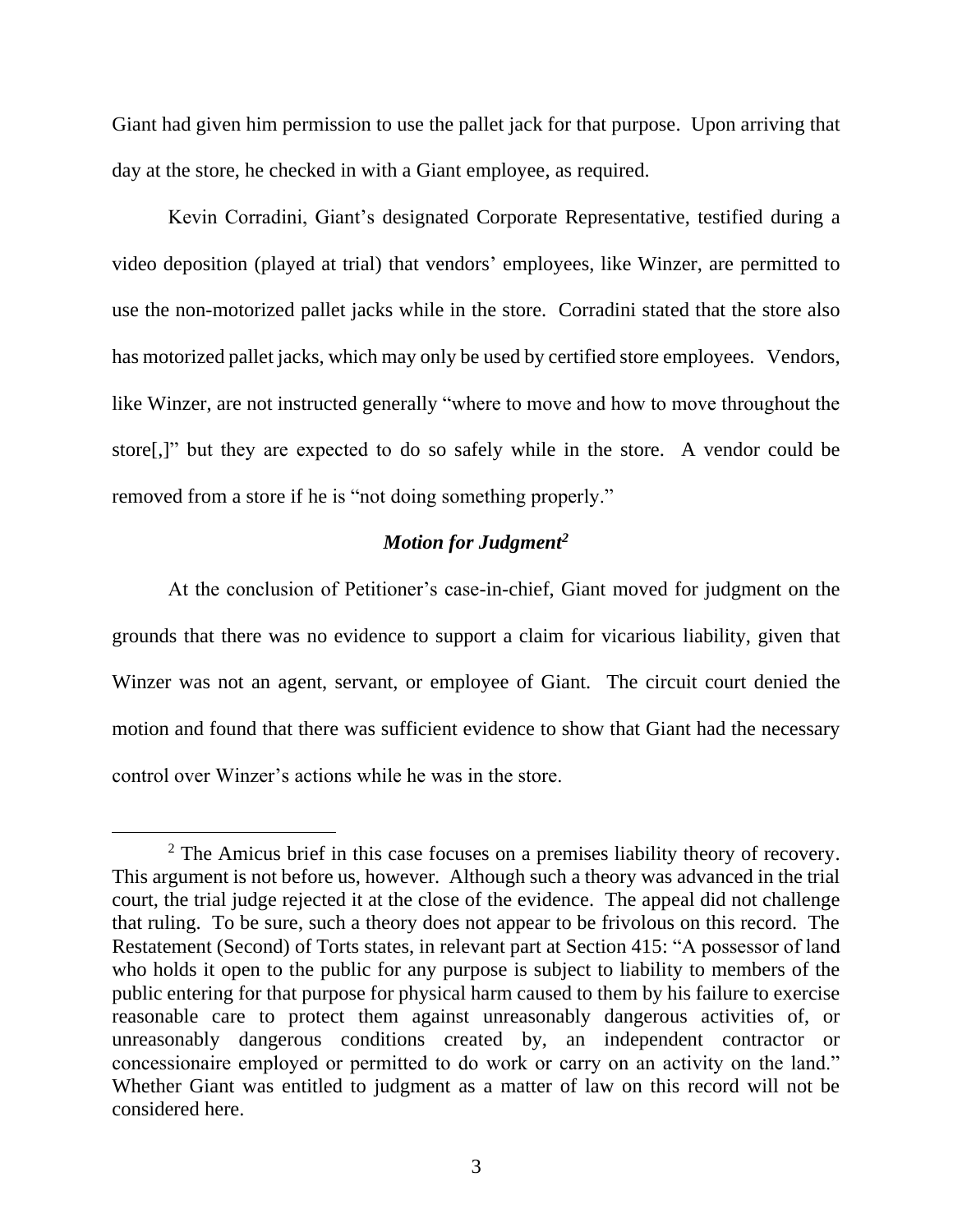#### *Spoliation*

During his video deposition, Corradini stated that the Giant store where the incident occurred had video cameras "throughout the entire store[,]" including in the area of the frozen food section where Petitioner was injured. Prior to trial, he requested that the company that maintained Giant's security cameras retain any video of the incident. Later, he learned that no such video existed.

Prior to jury instructions, Petitioner asked the circuit court to give a spoliation instruction in light of the fact that Giant did not produce a video of the incident. Giant objected, arguing that such an instruction would be prejudicial, given that there was no evidence that a video of the incident ever existed. The circuit court agreed with Petitioner and instructed the jury as follows:

The destruction … of or the failure to preserve evidence by a party may give rise to an inference unfavorable to that party. If you find that the intent was to conceal the evidence, this destruction or failure to preserve must be inferred to indicate that the party believes that his or her case is weak and that he or she would not prevail if the evidence was preserved. If you find that the destruction or failure to preserve the evidence was negligent you may but are not required to infer that the evidence, if preserved, would have been unfavorable to that party.

During closing argument, Petitioner's counsel emphasized the circuit court's

spoliation instruction:

Another thing I really want you to pay close attention to is a spoliation instruction that the Judge gave you and I think this one is absolutely critical. You heard testimony from Giant's rep about a couple different things. You heard they have 30 plus some odd cameras in the store that point – some cameras that point directly to the frozen food section. You had the incident report. You know they were on notice that day. … We asked them to preserve the evidence. … And then we hear for the first time at trial … [that] it definitely doesn't exist.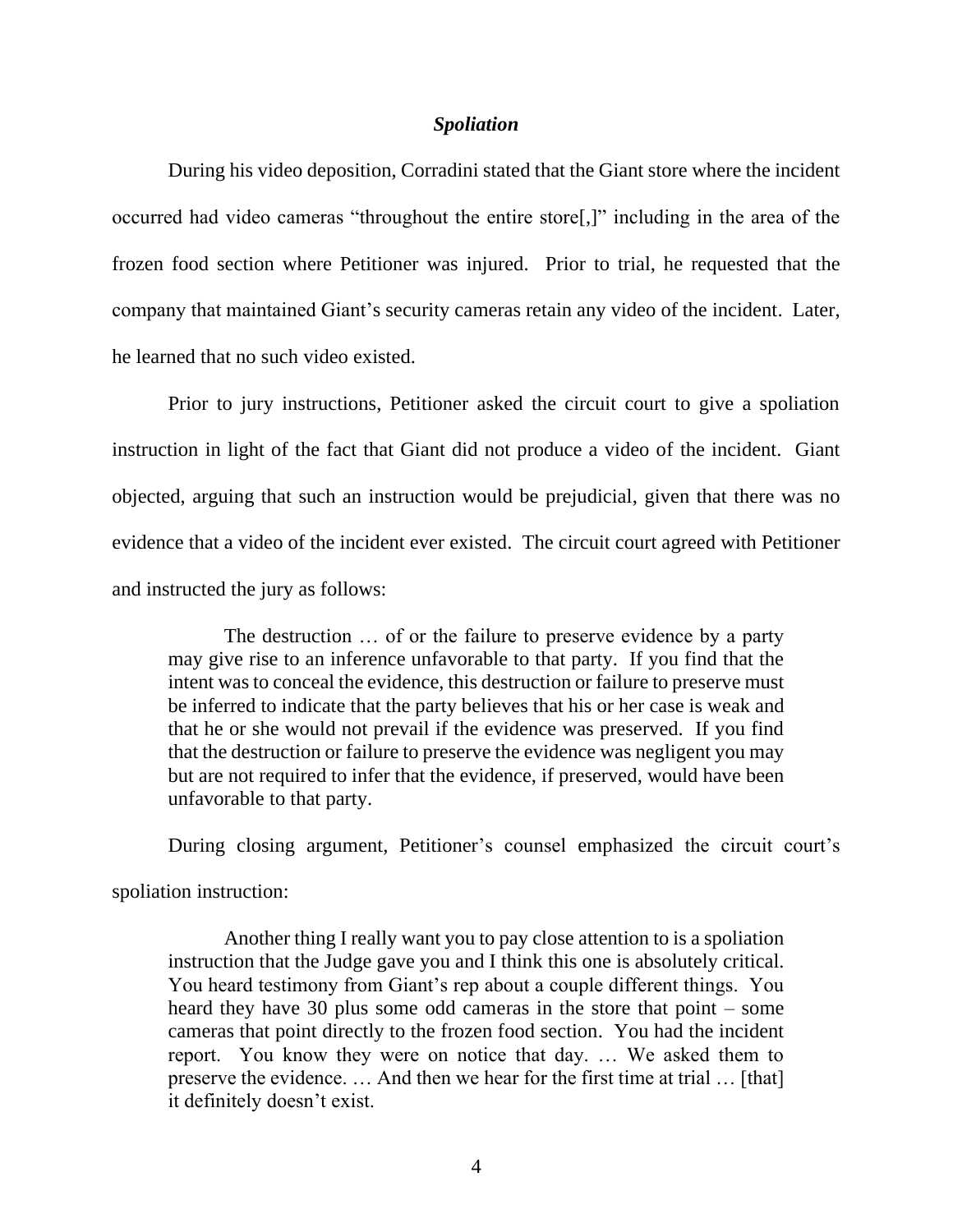Do we really believe that there's no video footage of this incident? There's almost always video footage. And what I would submit is if there was footage it would probably corroborate and be consistent with Ms. Webb's description but we don't have it and that benefits them. So when you're thinking about that, what makes sense and what doesn't, just bear that instruction in mind because I do think it's really important.

## *The Court of Special Appeals*

The jury returned a verdict in favor of Petitioner, and Giant noted an appeal to the Court of Special Appeals. Giant argued that the circuit court erred in denying its motion for summary judgment prior to trial and in denying its subsequent motion for judgment at the close of evidence. Giant also argued that the court erred in giving the spoliation instruction.<sup>3</sup>

The Court of Special Appeals reversed the circuit court's judgment and held that, although the circuit court did not err in denying Giant's motion for summary judgment, the court did err in denying Giant's motion for judgment. *Giant*, 249 Md. App. at 560-66. Regarding the motion for summary judgment, the Court noted that the denial of a motion for summary judgment is reviewed for abuse of discretion. *Id.* at 559. The Court noted further that a trial court may exercise its discretion to deny a motion for summary judgment even though there are no disputes of material fact and the moving party may be entitled to judgment as a matter of law. *Id.* at 560. The Court explained that it was "not persuaded" that the circuit court's denial of Giant's "technically sufficient motion for summary

\* \* \*

<sup>&</sup>lt;sup>3</sup> Giant raised a third challenge, but that argument is not before this Court.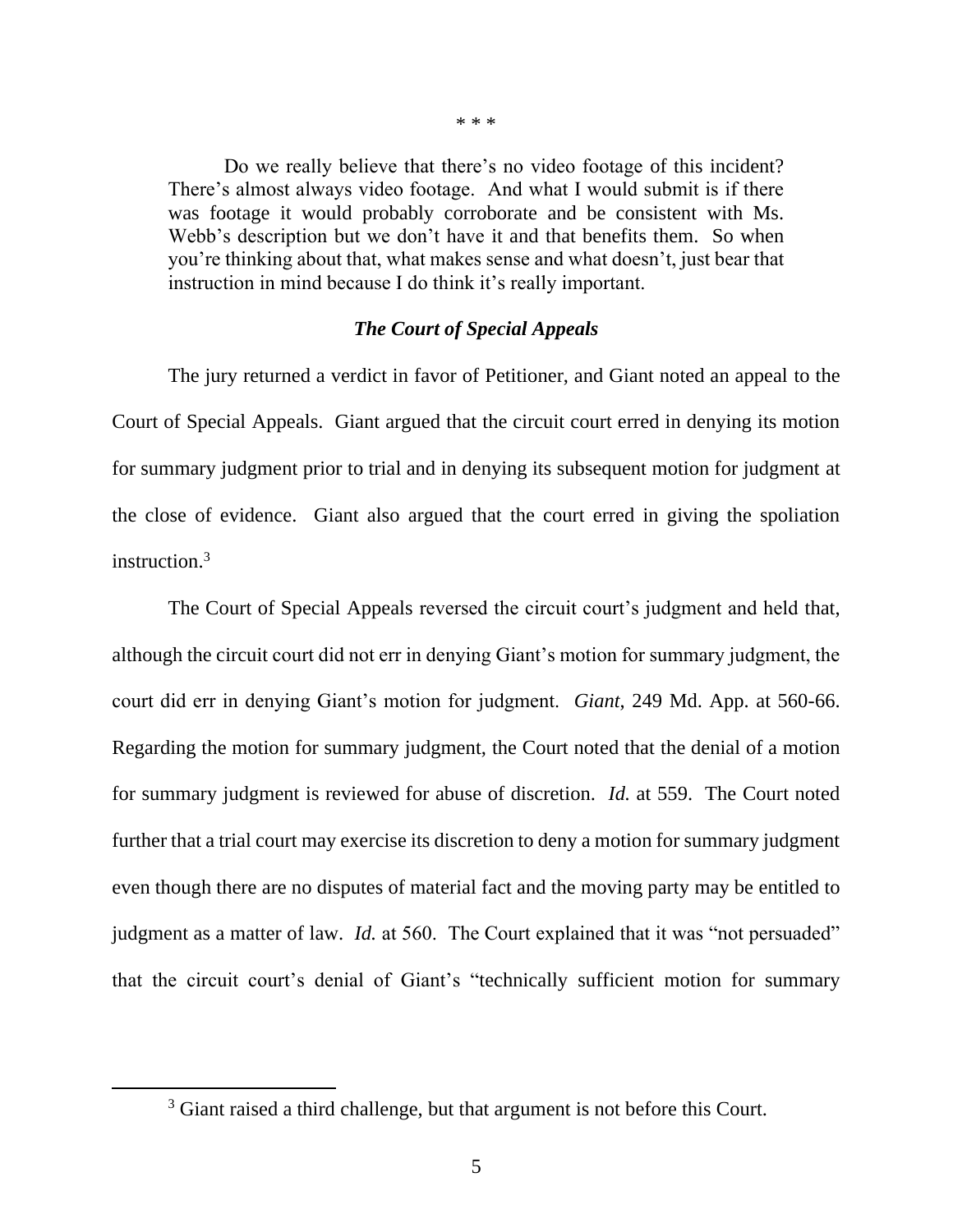judgment in favor of a full hearing on the merits" constituted an abuse of discretion. *Id.* (quotations omitted).

As to its consideration of Giant's argument regarding the motion for judgment, the Court set forth the following standard of review:

When we review a trial court's ruling on a motion for judgment, we ask:

whether on the evidence adduced, viewed in the light most favorable to the non-moving party, any reasonable trier of fact could find the elements of the tort by a preponderance of the evidence. … If there is even a slight amount of evidence that would support a finding by the trier of fact in favor of the plaintiff, the motion for judgment should be denied.

*Id.* at 560-61 (citation omitted) (alterations in original).

The Court evaluated Giant's contention that "there was insufficient evidence to support the existence of an employment relationship between Giant and [] Winzer and therefore no grounds for Giant to be vicariously liable for [] Winzer's actions." *Id.* at 561 (quotations omitted). The Court agreed, explaining that, because Winzer was an independent contractor (and not an employee) of Giant, Petitioner needed to show that Giant "had retained control over the operative detail and methods of [] Winzer's work, including the very thing from which the injury arose." *Id.* at 565-66 (quotations omitted) (emphasis removed). The Court concluded that Petitioner failed to carry that burden:

To the extent that Ms. Webb's injury "arose" out of Mr. Winzer's use of an unpowered pallet jack in his work, Giant's control extended only to a prohibition against the use of powered jacks by any vendor.

In sum, correcting a vendor *observed* using a pallet jack improperly, requiring a vendor to check in and out, to stock in a particular location of the store, permitting only non-powered jacks, and "sometimes" checking the vendor's work – do not indicate sufficient control over the "methods" and "operative detail" of Mr. Winzer's work to extend liability on Giant for his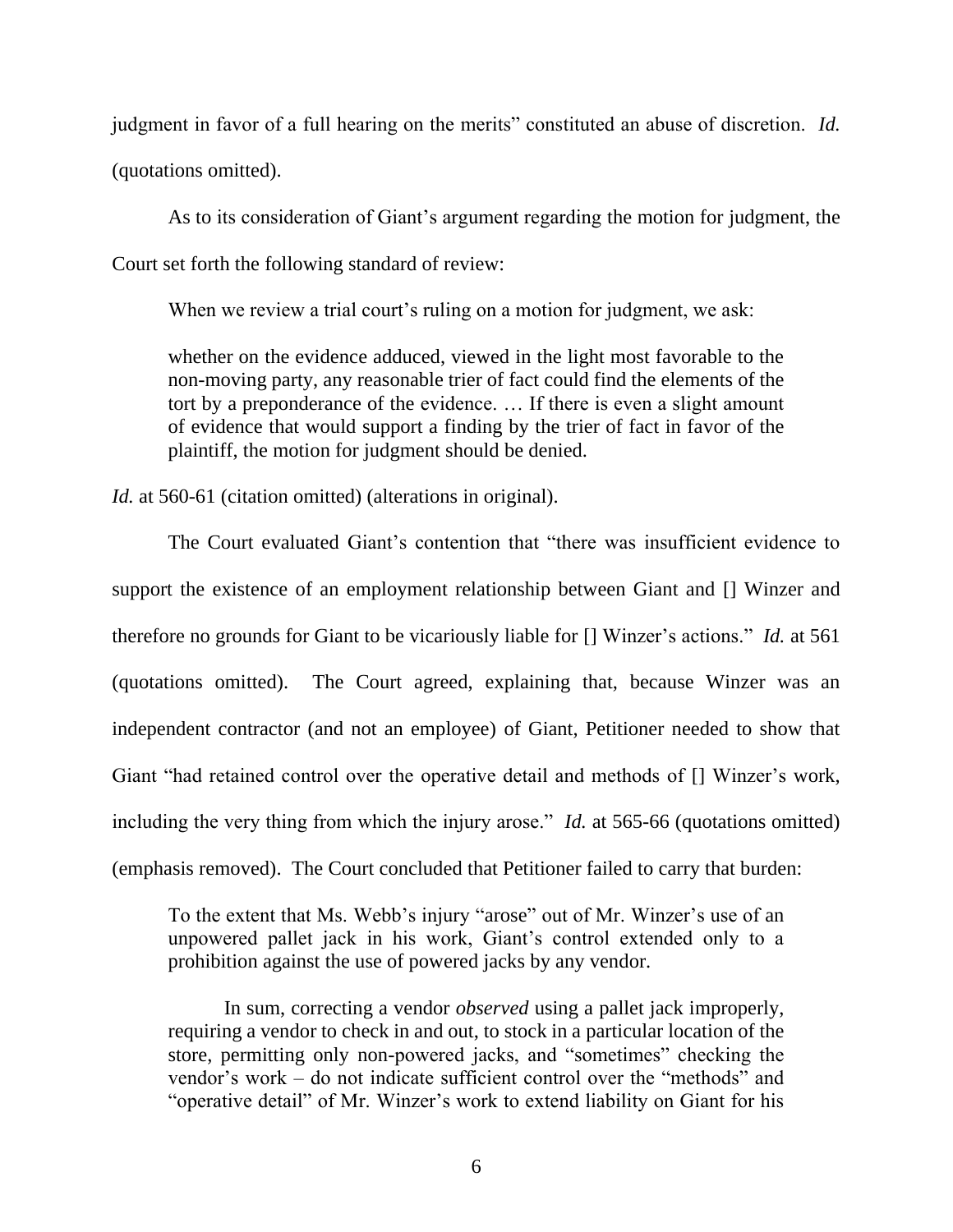actions. Rather than a right to supervise Mr. Winzer's work, these are general rights that a possessor of the premises on which the work is being done would ordinarily retain for itself. For this reason, we hold, as a matter of law, that the evidence was insufficient to submit the vicarious liability claim to the jury, and that Giant's motion for judgment should have been granted.

*Id.* at 566 (internal citation omitted) (emphasis in original).

In addition, the Court held that, had it not reversed the circuit court's judgment based on its evaluation of the denial of Giant's motion for judgment, it would have reversed the judgment based on the spoilation instruction. *Id.* at 573. The Court explained that the instruction was improper because there was "no direct evidence that a video of the incident actually existed or that it was destroyed or otherwise not preserved." *Id.* at 571. The Court stated that the instruction was also prejudicial because "the jury was invited and permitted … to engage in speculation regarding concealment, destruction, and failure to preserve evidence that was not shown to actually exist." *Id.* at 573.

Petitioner turned next to this Court. We granted *certiorari*, *Webb v. Giant of Maryland, LLC*, 474 Md. 633 (2021), to determine: whether the Court of Special Appeals applied the correct standard of review in evaluating the circuit court's denial of Giant's motion for judgment; whether the Court erred in reversing the circuit court's judgment on the grounds that the circuit court denied erroneously Giant's motion for judgment; and, whether the Court erred in holding that the circuit court committed reversible error in giving the spoliation instruction.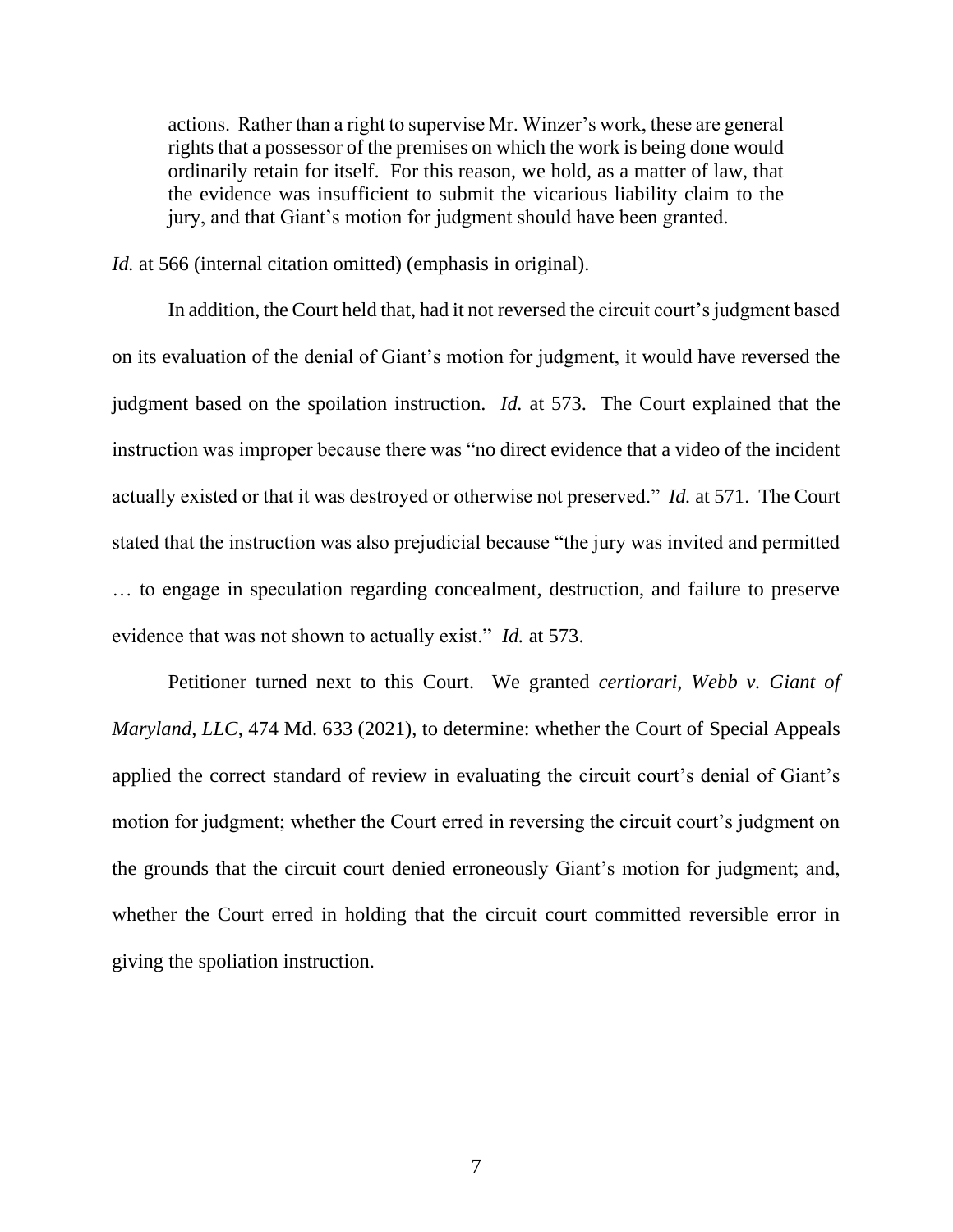### **DISCUSSION**

#### **I.**

### *The Parties' Contentions*

Petitioner contends first that the Court of Special Appeals did not apply the correct standard of review in evaluating the circuit court's denial of Giant's motion for judgment. She argues that the Court "should have, but did not, apply an abuse of discretion standard in determining whether the trial court's denial of the motion for judgment was proper." Petitioner notes that the Court applied correctly the abuse of discretion standard in affirming the circuit court's denial of Giant's pre-trial motion for summary judgment, and should have applied the same standard to determine that the circuit court did not err in denying Giant's motion for judgment. She asserts that it was "illogical" for the Court to hold that the facts were sufficient to affirm the denial of Giant's motion for summary judgment but were insufficient somehow to affirm the denial of Giant's motion for judgment.

Giant responds that the Court of Special Appeals applied the correct standard of review. It asserts that there was nothing "illogical" about the Court's decision to affirm the denial of the motion for summary judgment but reverse the circuit court's denial of the motion for judgment.

### *Analysis*

Maryland Rule 2-501 states that, in reviewing a pre-trial motion for summary judgment, the court "shall enter judgment in favor of or against the moving party if the motion and response show that there is no genuine dispute as to any material fact and that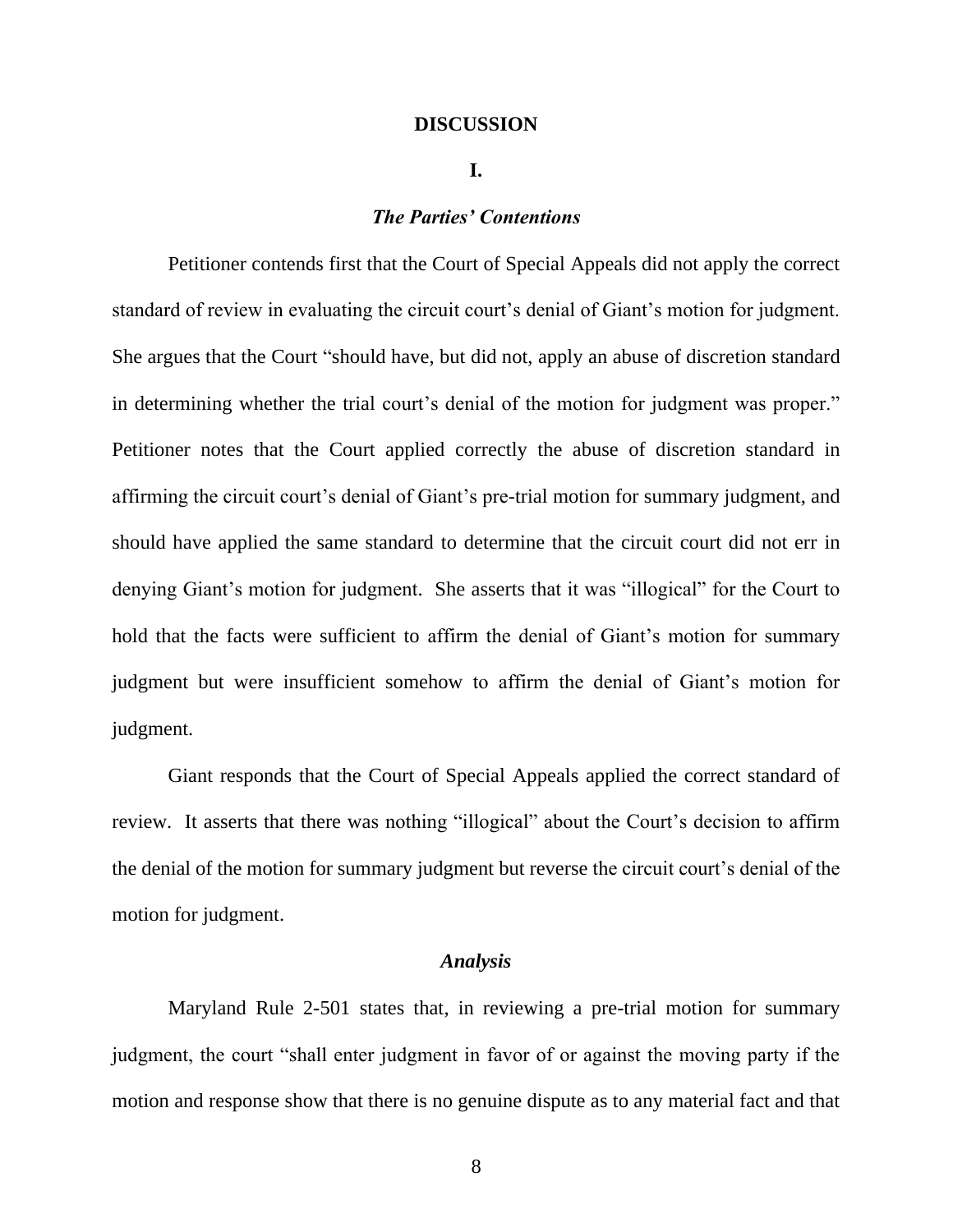the party in whose favor judgment is entered is entitled to judgment as a matter of law." Md. Rule 2-501(f). "With respect to the trial court's grant of a motion for summary judgment, the standard of review is *de novo*." *Dashiell v. Meeks*, 396 Md. 149, 163 (2006). "Only when there is an absence of a genuine dispute of material fact will the appellate court determine whether the trial court was correct as a matter of law." *Id.* A trial court does not have any discretionary power in granting a motion for summary judgment when there are no disputes of material fact. *Id.* at 164.

A trial court has, however, discretionary power "when affirmatively denying a motion for summary judgment or denying summary judgment in favor of a full hearing on the merits." *Id.* This discretionary power "exists even though the technical requirements for the entry of such a judgment have been met." *Metro. Mortg. Fund, Inc. v. Basiliko*, 288 Md. 25, 28 (1980). That is, "no party is entitled to a summary judgment as a matter of law. It is within the discretion of the judge hearing the motion, if he finds no uncontroverted material facts, to grant summary judgment or to require a trial on the merits." *Foy v. Prudential Ins. Co. of America*, 316 Md. 418, 424 (1989). "Thus, on appeal, the standard of review for a denial of a motion for summary judgment is whether the trial judge abused his discretion and in the absence of such a showing, the decision of the trial judge will not be disturbed." *Dashiell*, 396 Md. at 165.

As to a motion for judgment, Maryland Rule 2-519 states that "[a] party may move for judgment on any or all of the issues in any action at the close of the evidence offered by an opposing party, and in a jury trial at the close of all the evidence." Md. Rule 2- 519(a). "[W]hen a defendant moves for judgment based on … the legal insufficiency of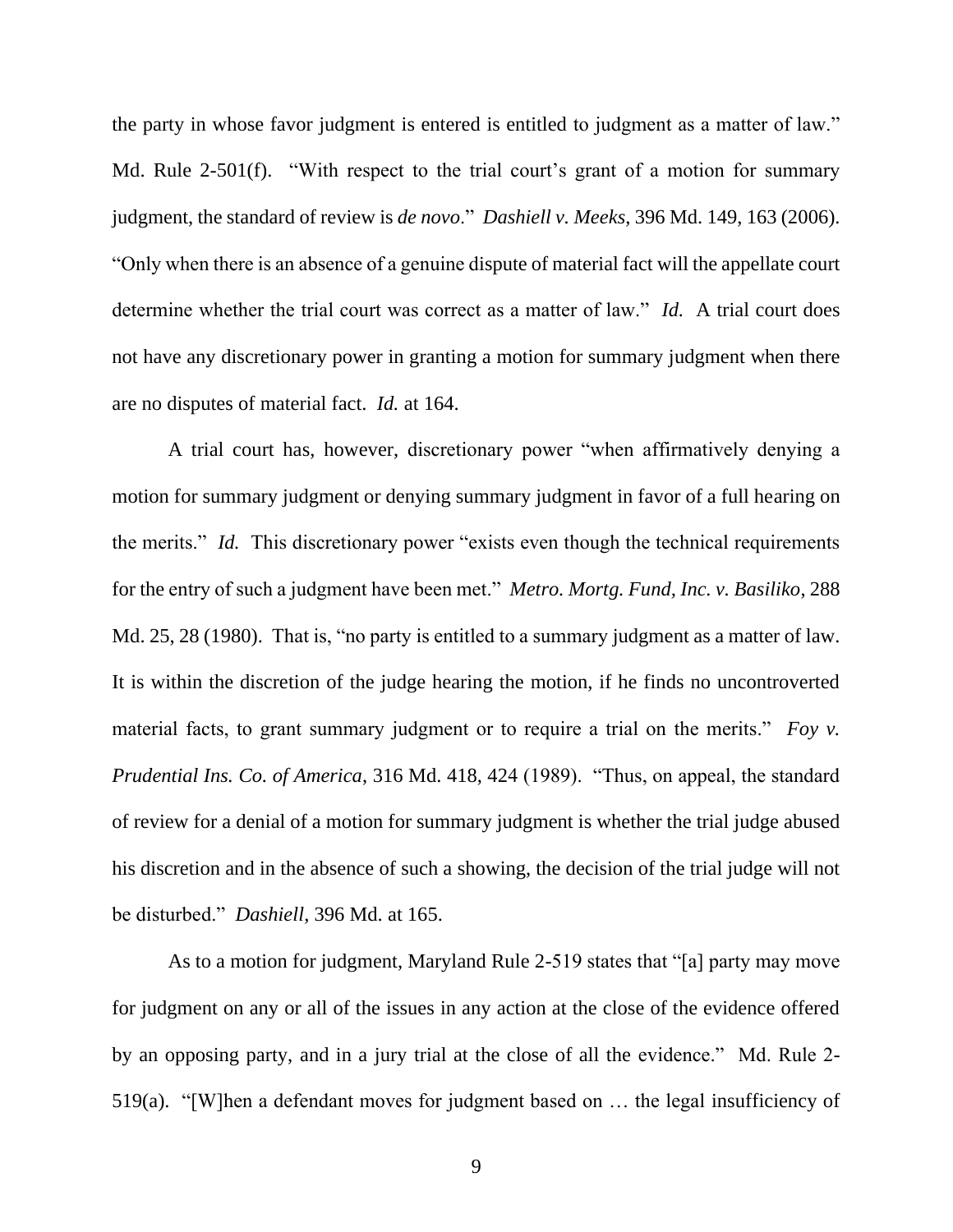the plaintiff's evidence, the trial judge must determine if there is any evidence, no matter how slight, that is legally sufficient to generate a jury question[.]" *Thomas v. Panco Mgmt. of Maryland, LLC*, 423 Md. 387, 394 (2011) (citations and quotations omitted). "Where the defendant, in a jury trial for negligence, argues that plaintiffs' evidence is insufficient to create a triable issue, the court determines whether any inference of negligence is permissible; that is, whether the evidence demonstrates that it is more probable than not that the defendant was negligent." *District of Columbia v. Singleton*, 425 Md. 398, 407 (2012). "The court considers the evidence and reasonable inferences drawn from the evidence in the light most favorable to the non-moving party." *Sugarman v. Liles*, 460 Md. 396, 413 (2018). "It is only when the facts and circumstances only permit one inference with regard to the issue presented, that the issue is one of law for the court and not one of fact for the jury." *Thomas*, 423 Md. at 394 (citation and quotations omitted).

"We review the trial court's decision to grant or deny a motion for judgment in a civil case without deference." *Sugarman*, 460 Md. at 413. In so doing, "[w]e conduct the same analysis that [the] trial court should make when considering the motion for judgment." *Singleton*, 425 Md. at 406-07.

In light of those legal principles, we hold that the analysis carried-out by the Court of Special Appeals was appropriate. First, Petitioner is mistaken in claiming that the Court should have reviewed the circuit court's decisions regarding Giant's motion for judgment and its pre-trial motion for summary judgment under the same standard. As this Court's caselaw makes clear, the standard of review for a summary judgment motion depends on how the trial court rules. If the trial court grants the motion, that is, if the court determines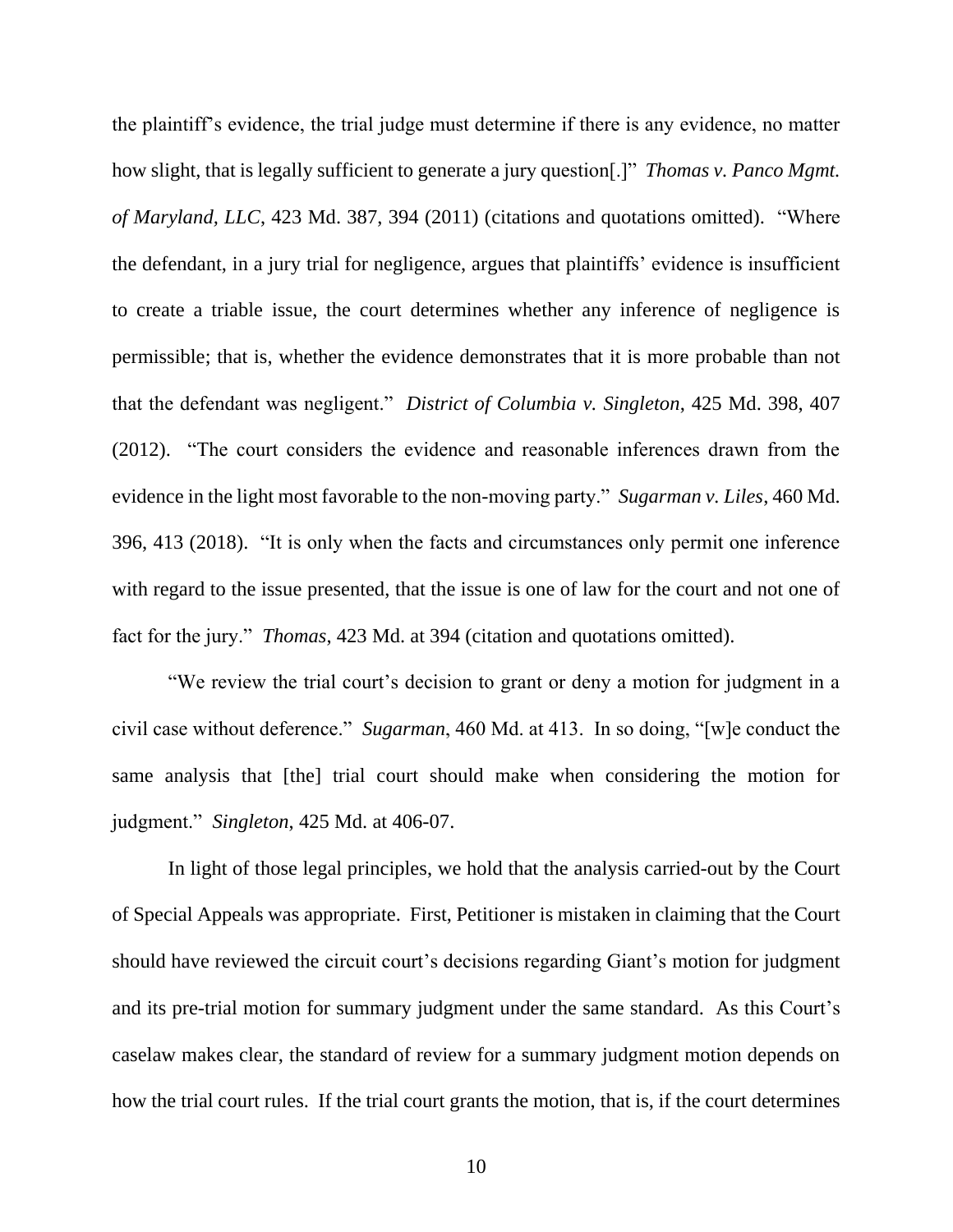that there are no genuine disputes as to any material fact and the moving party is entitled to summary judgment as a matter of law, an appellate court reviews that decision *without deference*. If, on the other hand, the trial court denies the motion, an appellate court reviews that decision for abuse of discretion. When determining whether a trial court abused its discretion in denying a summary judgment motion, an appellate court should be mindful of the fact that the trial court has the discretionary power to deny the motion and require a trial on the merits "even though the technical requirements for the entry of such a judgment have been met." *Basiliko*, 288 Md. at 28.

The trial court's decision regarding a motion for judgment, by contrast, is reviewed without deference, regardless of the outcome. In effectuating that review, an appellate court conducts the same analysis as the trial court. Specifically, the appellate court looks at the evidence in a light most favorable to the non-moving party and evaluates whether the evidence was sufficient as a matter of law to generate a jury question as to the cause of action at issue. If the appellate court determines that the evidence permits only an inference in favor of the moving party regarding the issue presented, then that party is entitled to judgment as a matter of law.

We are persuaded that the Court of Special Appeals applied the correct standard of review in the present case. The Court reviewed the circuit court's denial of Giant's motion for summary judgment for abuse of discretion, holding that the court did not abuse its discretion in denying the motion even though the motion may have been "technically sufficient." Then, in reviewing the circuit court's denial of Giant's motion for judgment, the Court conducted the same analysis as the circuit court and reviewed the evidence in a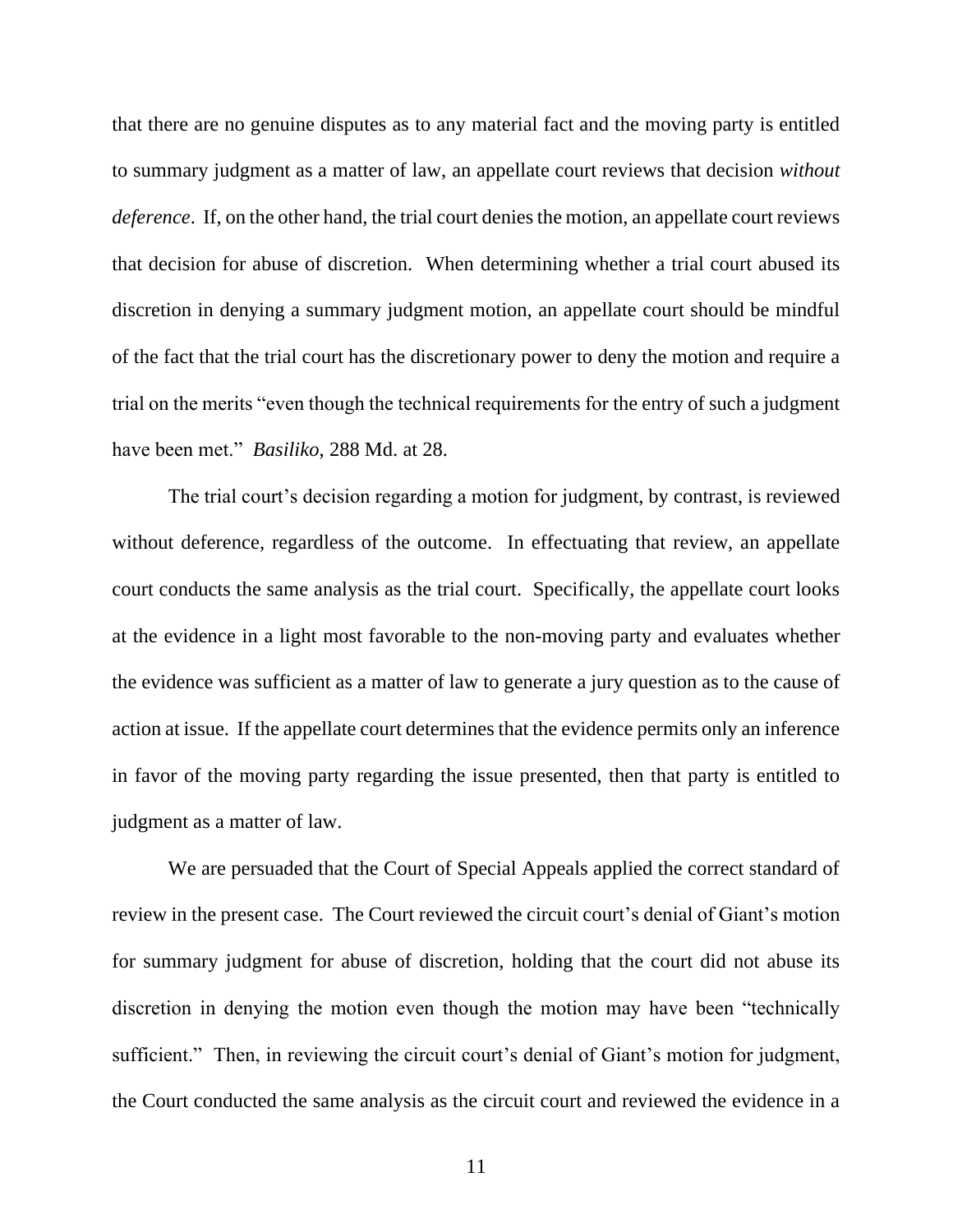light most favorable to Petitioner (the non-moving party). Based on that review, which the appellate court conducted without deference to the circuit court, the Court held that the evidence was insufficient to submit the vicarious liability claim to the jury and that, as a result, Giant was entitled to judgment as a matter of law. The Court's analysis was sound and consistent with our established precedent.

As noted, Petitioner claims that it was "illogical" for the Court of Special Appeals to hold that the facts were sufficient to affirm the circuit court's denial of Giant's motion for summary judgment and, yet, were insufficient to affirm the circuit court's denial of the motion for judgment. We disagree. The Court of Special Appeals did not hold that the facts were sufficient to affirm the denial of the motion for summary judgment. Rather, the Court held that the circuit court did not abuse its discretion in denying the motion for summary judgment, in favor of a full hearing on the merits. At no point did the Court suggest that the underlying facts of the case had anything to do with its holding. Regardless, there is nothing "illogical" about affirming the denial of a motion for summary judgment and then reversing the denial of a subsequent motion for judgment, even in cases in which the underlying material facts remain largely unchanged from one to the other.

### **II.**

#### *The Parties' Contentions*

Petitioner claims next that the Court of Special Appeals erred in reversing the circuit court's denial of Giant's motion for judgment. She asserts that her claim of negligence against Giant was submitted properly to the jury because the evidence permitted an inference that Giant had sufficient control over Winzer and thus was liable for his actions.

12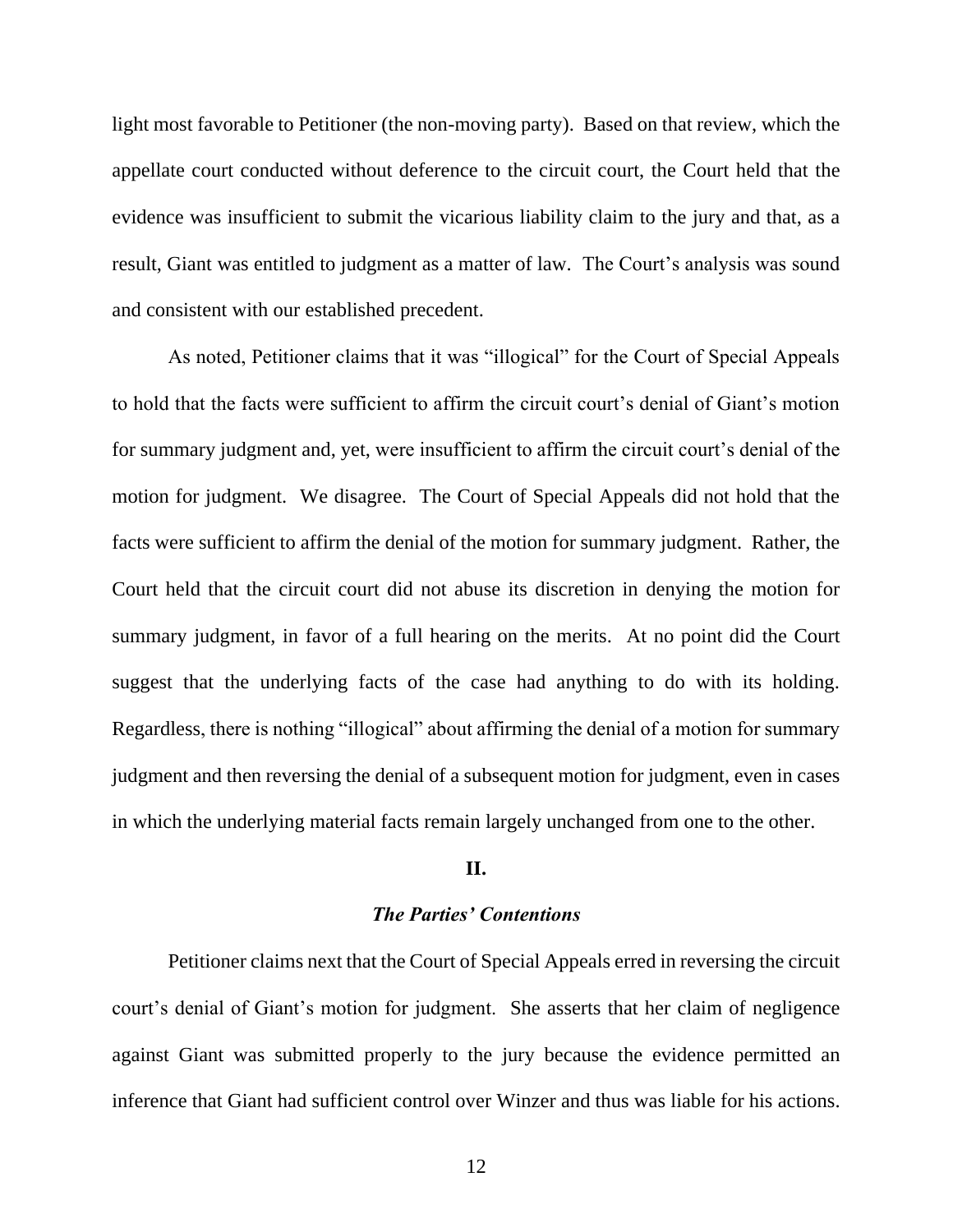Giant counters that the Court of Special Appeals reached the proper legal conclusion in holding that Giant did not retain or exercise sufficient control over Winzer's actions.

#### *Analysis*

"Generally, an employer of an independent contractor is not liable for the negligence of the contractor or his employees." *Appiah v. Hall*, 416 Md. 533, 558 (2010) (citation and quotations omitted). However, today, countless exceptions have all but eroded the general rule. Restatement (Second) of Torts § 409, comment b. ("[The exceptions] are so numerous, and they have so far eroded the 'general rule,' that it can now be said to be 'general' only in the sense that it is applied where no good reason is found for departing from it."). Before the Court of Special Appeals, Petitioner pointed to one such exception, which is "[w]hen an employer has retained control of the details of the work, however, liability is permitted under a theory of actual fault." *Appiah*, 416 Md. at 563; *see also* Restatement (Second) of Torts § 414.

Under this exception, "the retention of control is an absolute prerequisite to an employer's liability for harm caused by the work of an independent contractor." *Id.*  "General control over an independent contractor's work, [moreover], is insufficient to establish liability." *Id.* To fall under the § 414 exception, "[i]t is not enough that [an employer] has merely a general right to order the work stopped or resumed, to inspect its progress or to receive reports, to make suggestions or recommendations which need not necessarily be followed, or to prescribe alterations and deviations."' *Id.* at 563-64 (quoting Restatement (Second) of Torts § 414 cmt. c). There must instead be '"such a retention of a right of supervision that the contractor is not entirely free to do the work in his own way."'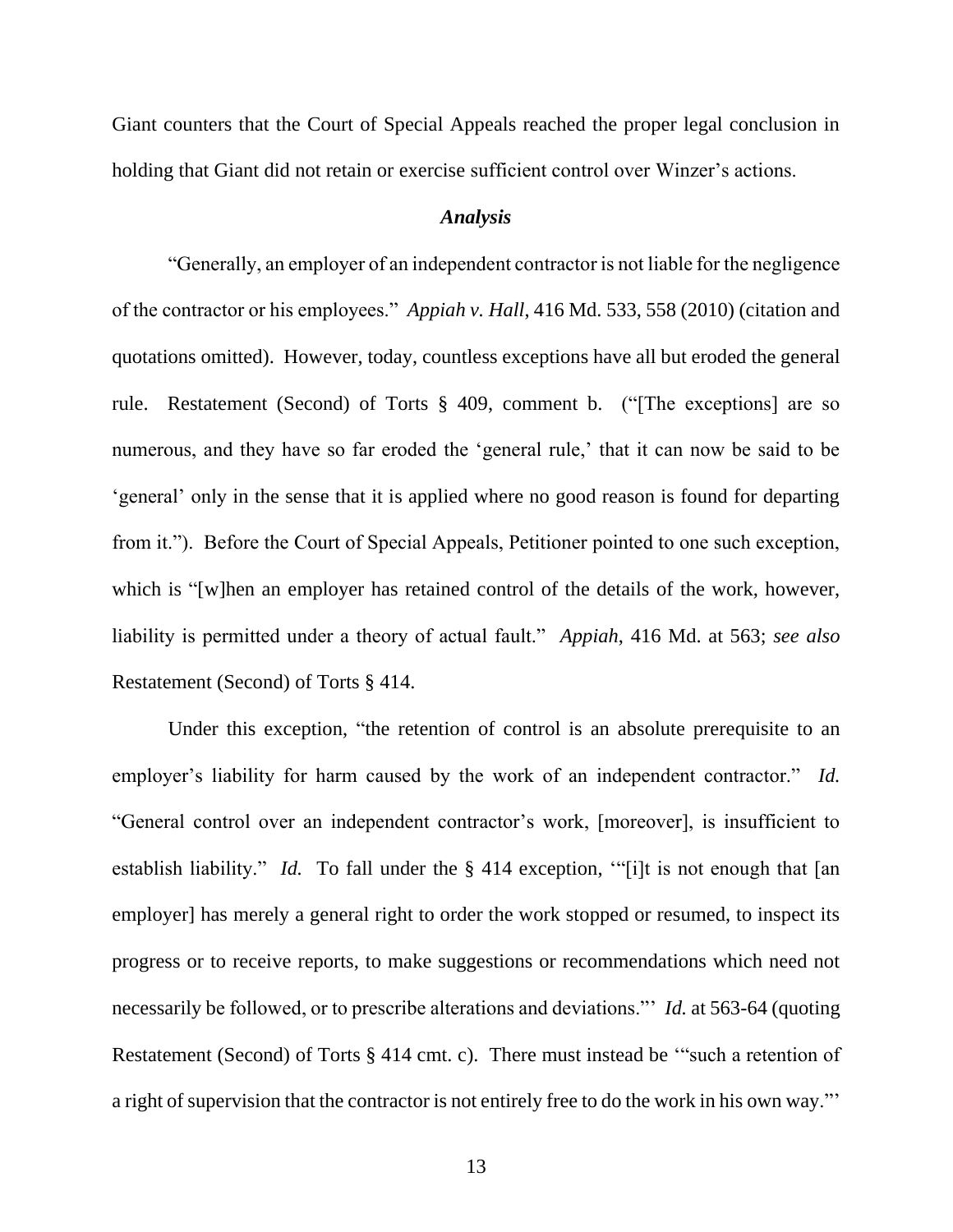*Id.* at 564 (quoting Restatement § 414 cmt. c). "We have characterized these principles as requiring plaintiffs to demonstrate that the employer not only has retained control over the operative detail and methods of the work but also that this control extends to *the very thing from which the injury arose.*" *Id.* (citation and quotations omitted) (emphasis in original).

Here, it is undisputed that Winzer was a Pepsi employee (not an employee of Giant) when Petitioner's injury occurred. It is also undisputed that Petitioner's injury arose from Winzer's use of Giant's pallet jack, which, at the time of the injury, he was pushing along a Giant supermarket aisle in an effort to stock the supermarket's shelves with Pepsi products. Given that Petitioner relied on § 414 for a theory of liability, the question is whether Giant retained sufficient control as to Winzer's "methods of work" or "operative detail" while he was using the pallet jack to stock the shelves. Petitioner highlights the following as indicative of Giant's "control" over Winzer's work: (1) Giant required Winzer to use only non-powered jacks; (2) Giant required Winzer to "check in and out[;]" (3) Giant could correct Winzer if he was seen using a pallet jack improperly; (4) Giant could instruct Winzer on where to go in the store; and, (5) Winzer could be removed from the premises for failing to operate safely Giant's equipment.<sup>4</sup>

We hold that the evidence was insufficient to submit Petitioner's negligence claim to the jury. The evidence, even when viewed in a light most favorable to Petitioner, did not permit an inference that Giant retained sufficient control over Winzer's work. At best,

<sup>4</sup> Petitioner claims that Winzer testified that "he operated the pallet jack under Giant's instruction, direction and supervision." That claim is not supported by the record. Winzer testified merely that a Giant store receiver or manager "could" give him directions, instructions and supervision "in terms of where to go."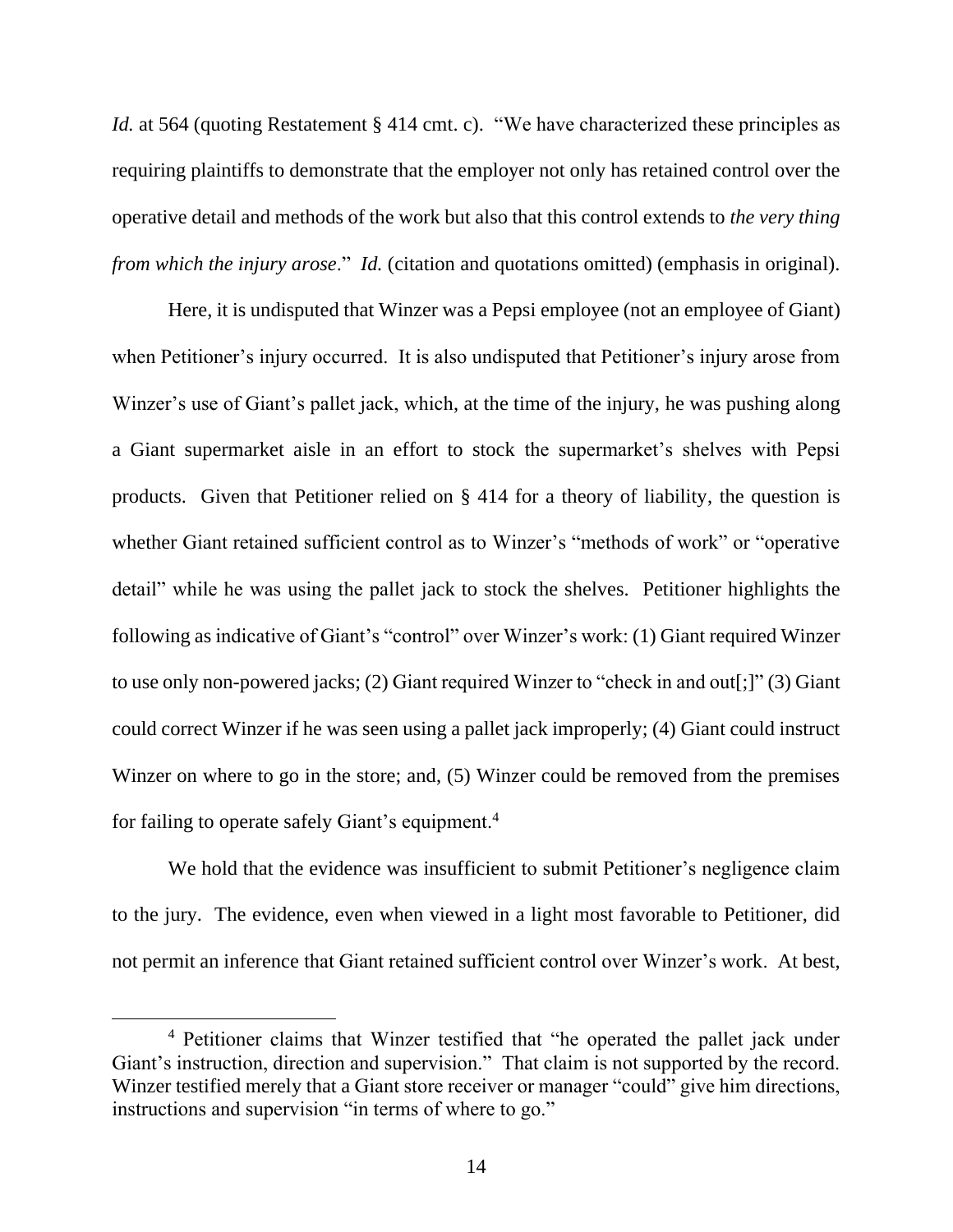the evidence established that Giant had only a general right to order the work stopped, to inspect its progress, to make suggestions or recommendations, and to prescribe alterations and deviations. As the Court of Special Appeals noted, such rights "are general rights that a possessor of the premises on which the work is being done would ordinarily retain for itself" and "do not indicate sufficient control over the 'methods' and 'operative detail' of [] Winzer's work to extend liability on Giant for his actions." *Webb*, 249 Md. App. at 566. Moreover, none of the general rights noted by Petitioner, aside from Giant's prohibition on the use of powered pallet jacks by non-Giant certified persons, extended to the "very thing from which the injury arose," *i.e.*, Winzer's use of Giant's non-motorized pallet jack to stock the store's shelves. Rather, those rights exhibit only a general control over Winzer's work, which is insufficient to establish liability. *See Appiah*, 416 Md. at 563-64.

To be sure, the evidence did establish that Giant retained some control over Mr. Winzer's actions while he was in the store. Petitioner, citing *Appiah, supra*, argues that that control was sufficient because Winzer was "not *entirely* free to do the work in his own way." *Appiah*, 416 Md. at 564 (citation and quotations omitted) (emphasis added).

We remain unpersuaded. We do not read the Restatement (Second) of Torts language relied on by Petitioner, which we quoted earlier, as requiring an employer to have absolutely no control over a contractor's work in order to be shielded from liability. Such a result would be nonsensical and would be at odds with the requirement that an employer have more than just general control over the contractor's work. Petitioner's reading would be at odds also with our holding in *Appiah*, in which we declared that the employer's control must be "over the operative detail and methods of the work" and must extend "to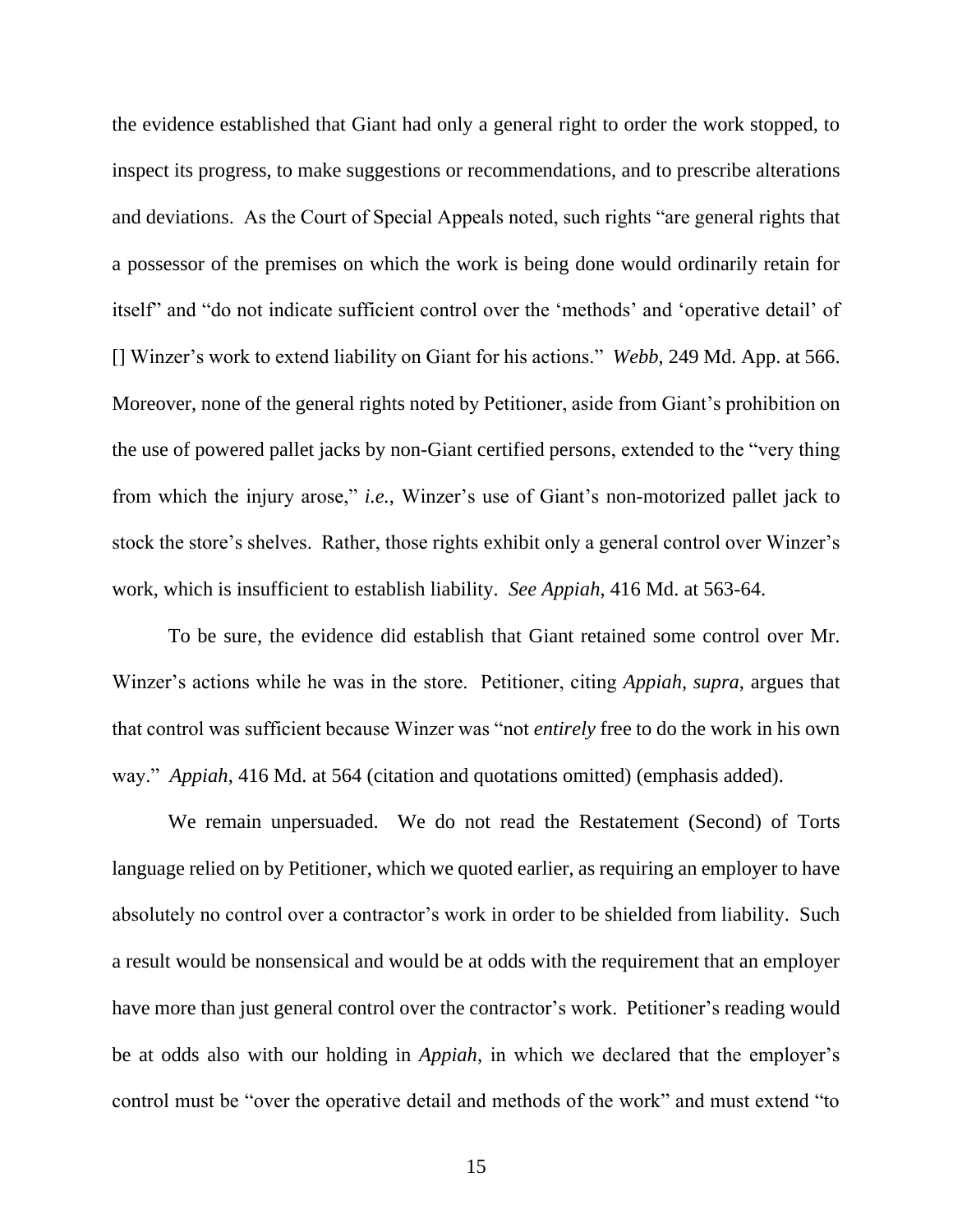the very thing from which the injury arose." *Id*. at 564 (citation, quotations and emphasis omitted). The evidence was insufficient to impart liability upon Giant for Winzer's actions.

### **III.**

## *The Parties' Contentions*

Petitioner's final claim is that the Court of Special Appeals erred in holding that the circuit court's spoliation instruction was prejudicial. Petitioner argues that, before finding that the instruction was prejudicial, the Court was required to find that the circuit court abused its discretion in giving the instruction. Petitioner argues that the Court failed to make such a finding. Petitioner argues further that there was nothing unduly prejudicial about the instruction.

Giant contends that the Court of Special Appeals correctly held that the circuit court's spoliation instruction was improper and prejudicial. Giant argues that the instruction was improper because Petitioner failed to establish that the evidence supposedly destroyed – a video recording of the incident – ever actually existed. Giant argues that giving the instruction under those circumstances was likewise prejudicial because it invited the jury "to speculate not only as to whether evidence actually existed, but also as to what such video might have depicted assuming it existed."<sup>5</sup>

<sup>&</sup>lt;sup>5</sup> Ordinarily, we would not need to reach and decide Petitioner's spoliation question, in view of our disposition of her first two questions. We exercise our discretion to consider it, however, in order to clarify language in the opinion of the Court of Special Appeals regarding what types of evidence may satisfy a plaintiff's burden in laying a foundation for such a spoliation instruction.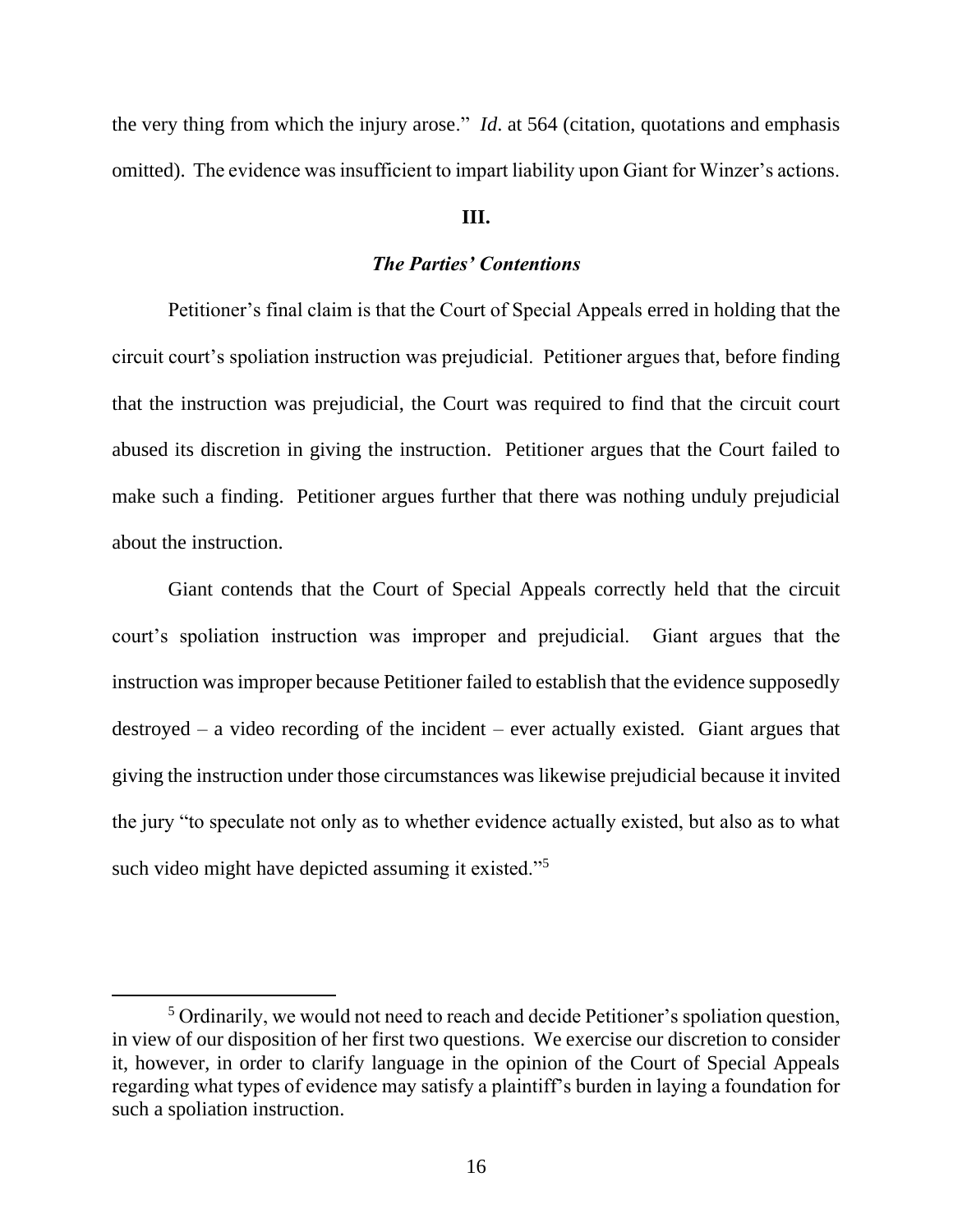#### *Analysis*

"This Court reviews a trial court's grant or denial of a requested jury instruction for abuse of discretion." *Steamfitters Loc. Union No. 602 v. Erie Ins. Exch.*, 469 Md. 704, 739 (2020). "When applying the abuse of discretion standard in this context, we look to the following factors: (1) whether the requested instruction was a correct statement of the law; (2) whether it was applicable under the facts of the case; and (3) whether it was fairly covered in the instructions actually given." *Id.* (citation and quotations omitted). "Whether the evidence is sufficient to generate the requested instruction in the first instance is a question of law for the judge." *Fleming v. State*, 373 Md. 426, 433 (2003). "Error will be found if the given instruction is not supported by evidence in the case." *CSX Transp., Inc. v. Pitts*, 430 Md. 431, 458 (2013).

In addition, "[t]he proven error must … be prejudicial, not harmless." *Id.* "An erroneous instruction may be prejudicial if it is misleading or distracting for the jury, and permits the jury members to speculate about inapplicable legal principles." *Barksdale v. Wilkowsky*, 419 Md. 649, 669 (2011). "Moreover, in certain cases, the mere inability of a reviewing court to rule out prejudice, given the facts of the case, may be enough to declare an error reversible." *Id.* at 670. Nevertheless, to establish reversible error, "the complainant must show that prejudice was 'likely' or 'substantial.'" *Id.* at 662. "[T]he general rule is that a complainant who has proved error must show more than that prejudice was *possible*; she must show instead that it was *probable*." *Id.* (emphasis in original).

"Maryland recognizes some form of jury instructions regarding missing or destroyed evidence in both civil and the criminal contexts." *Cost v. State*, 417 Md. 360,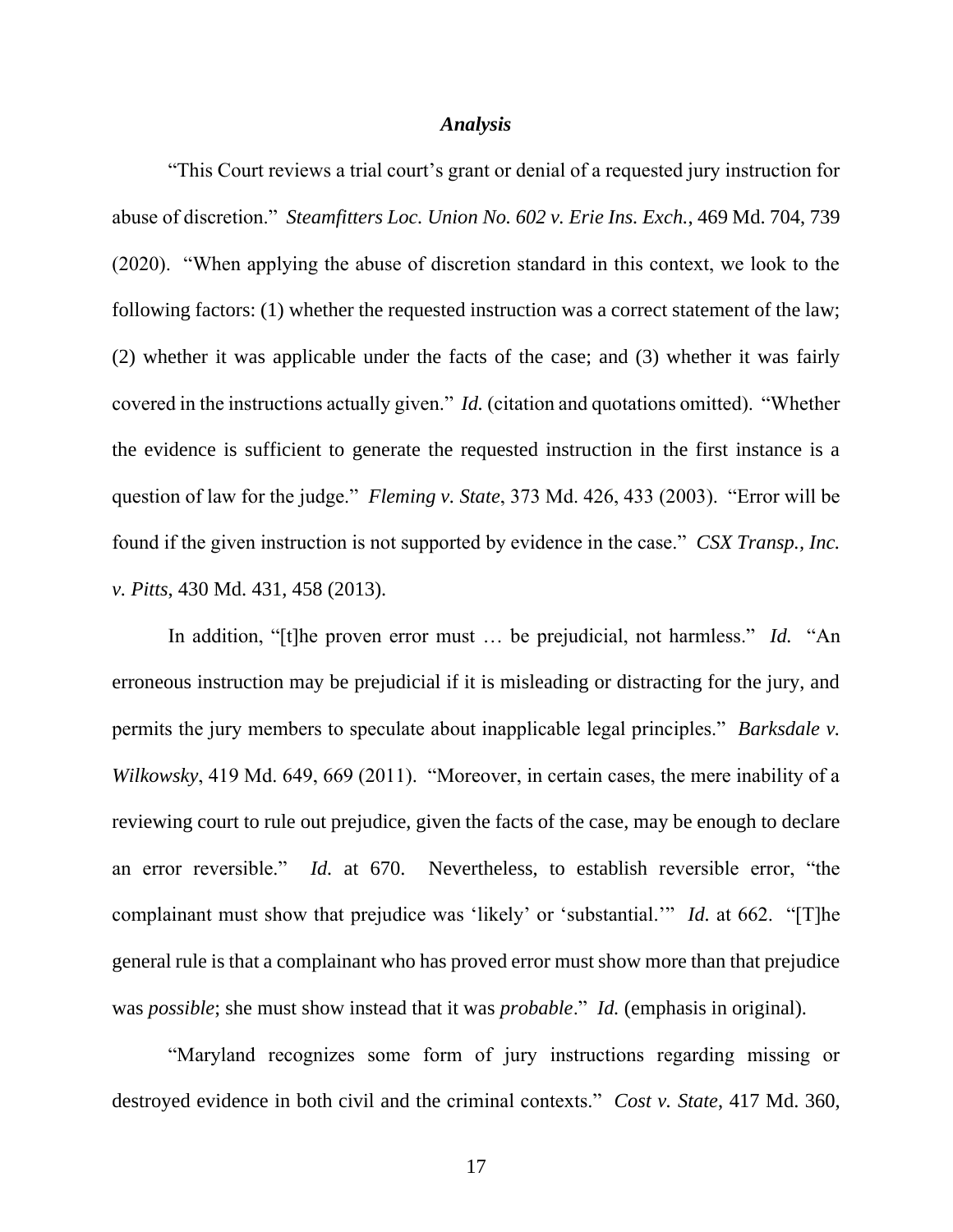370 (2010). "In the civil context, we give a jury instruction for the 'spoliation of evidence' where a party has destroyed or failed to produce evidence." *Id.* That instruction reads:

The destruction of or the failure to preserve evidence by a party may give rise to an inference unfavorable to that party. If you find that the intent was to conceal the evidence, the destruction or failure to preserve must be inferred to indicate that the party believes that his or her case is weak and that he or she would not prevail if the evidence was preserved. If you find that the destruction or failure to preserve the evidence was negligent, you may, but are not required to, infer that the evidence, if preserved, would have been unfavorable to that party.

Maryland Civil Pattern Jury Instructions 1:16 ("MPJI-CV"). "Such an instruction is designed to draw a jury's attention to a simple, straightforward premise: that one does not ordinarily withhold evidence that is beneficial to one's case." *Cost*, 417 Md. at 370 (citation and quotations omitted).

A similar inference, known as the "missing witness inference," is embodied in Maryland Criminal Pattern Jury Instructions 3:29 ("MPJI-CR") and provides that, where a party in a criminal case fails to call a particular witness that is within that party's power to produce, then the jury may decide that the witness's testimony would have been unfavorable to that party. *See Harris v. State*, 458 Md. 370, 388-411 (2018). That inference arises generally in one of two contexts: either a party requests that the trial court instruct the jury on the inference, or a party raises the inference during closing arguments. *Davis v. State*, 333 Md. 27, 52 (1993) (*overruled on other grounds by Pearson v. State*, 437 Md. 350 (2014)). As we have explained, trial courts should be cautious when the inference is raised in the context of a jury instruction, as opposed to during closing argument: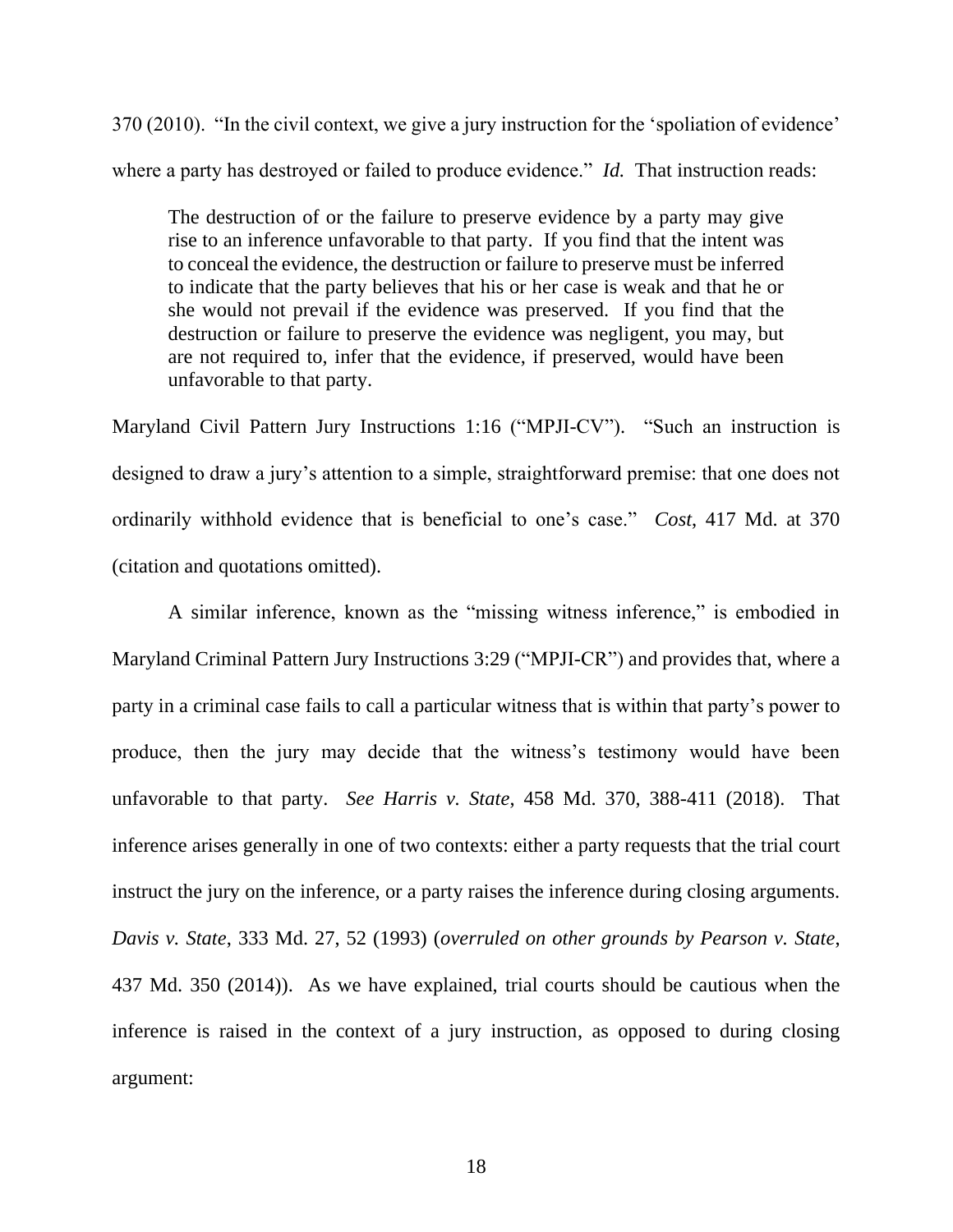Where a party raises the missing witness rule during closing argument, its use is just that – an argument. Trial judges typically instruct the jury … that the parties' arguments do not constitute evidence. Furthermore, the opposing side also has an opportunity to refute the argument and counter with reasons why the inference is inappropriate.

In contrast to the argument context is the trial judge's instruction to the jury. In the latter case, the inference is communicated to the jury as part of the judge's binding jury instructions, creating the danger that the jury may give the inference undue weight. At the very least, a trial judge's jury instruction on the missing witness inference may have the effect of overemphasizing just one of the many proper inferences that a jury may draw. As a result, where the jury instruction is the vehicle by which the missing witness inference is brought to the jury's attention, the trial court should be especially cautious[.] … A trial judge has discretion to deny a missing witness instruction, leaving the matter to closing arguments, even when the facts would support the inference.

*Id.*; *see also Harris*, 458 Md. at 404-05 ("A trial court should be 'especially cautious' in considering whether to give a missing witness instruction adverse to a defendant in a criminal case."). Importantly, "[a] trial court has no discretion to give a missing witness instruction where the facts do not support the inference." *Harris*, 458 Md. at 406.

Against that backdrop, we conclude that the Court of Special Appeals's holding as to the impropriety of the circuit court's spoliation instruction was not erroneous. Despite Petitioner's claims to the contrary, the appellate court was not required to make any express finding that the circuit court abused its discretion. Rather, it was required to review the circuit court's decision for abuse of discretion and determine, among other things, whether the instruction was applicable under the evidence of the case. The Court did just that, explaining in some detail how the facts of the case did not support a spoliation instruction. *Webb*, 249 Md. App. at 571-72. The intermediate appellate court noted that there was "no direct evidence that a video of the incident actually existed or that it was destroyed or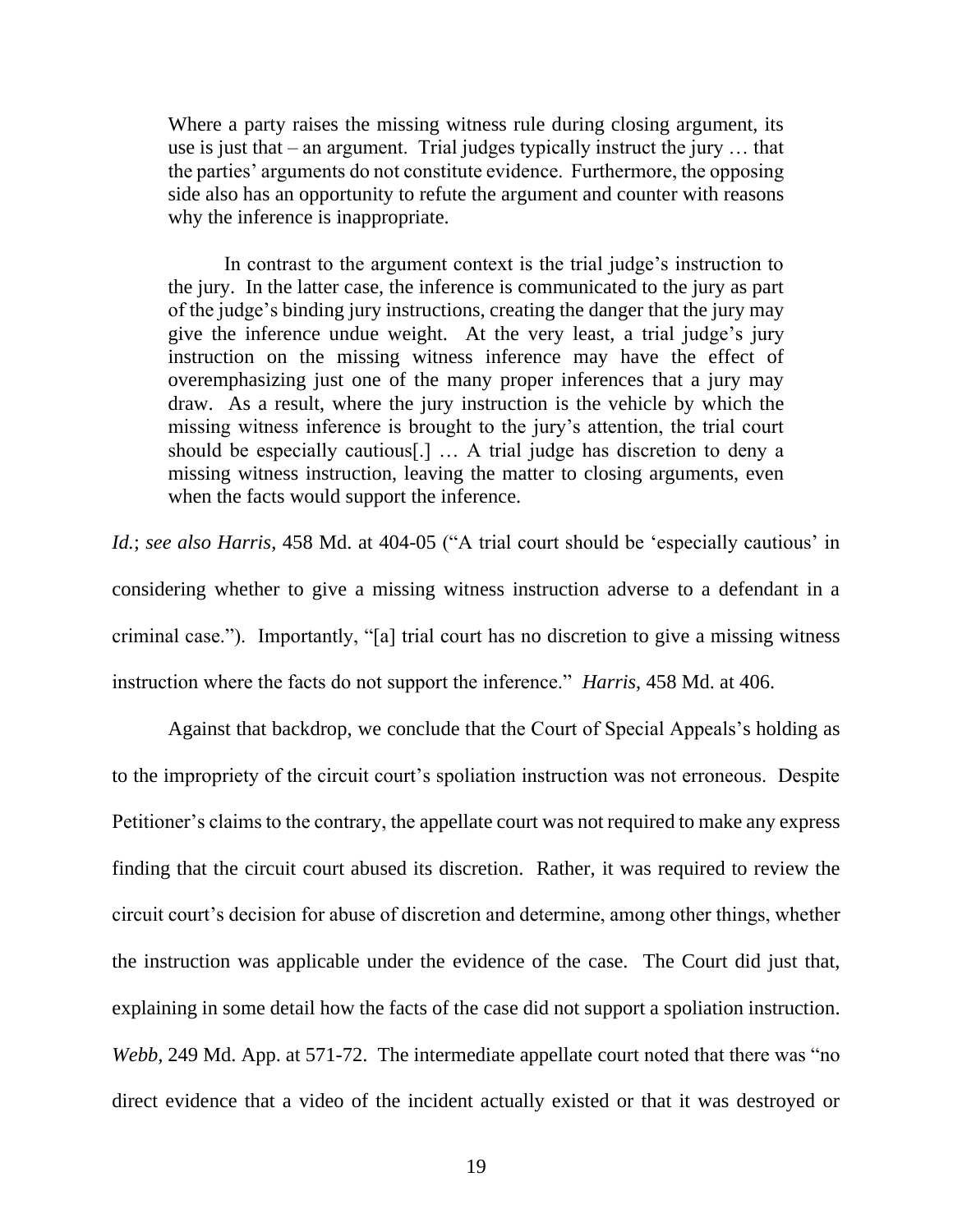otherwise not preserved." *Id.* at 571.<sup>6</sup> The Court noted further that, although there was evidence of the existence of a number of video cameras in the vicinity of where the injury occurred, that evidence only supported "the video's *possible* existence, but not its actual existence." *Id.* at 572 (emphasis in original). The Court reasoned that "[t] here can be no act of destruction or failure to preserve evidence not proven to exist, and therefore no act or omission from which inferences can arise." *Id.* at 571. Noting the influence that a trial court's instructions have on the jury, the Court reasoned further that "[t]he failure of the multiple cameras to capture the incident could be grist for credibility and argument mills, but it would not justify a spoliation instruction." *Id.* at 572.

The Court of Special Appeals's analysis was sound and its holding proper. We agree that, for a spoliation instruction to be supported by the evidence, there must be some indication that the destroyed evidence existed at some prior point in time. The inference to be drawn from a spoliation instruction is clear: that a party destroyed or failed, either negligently or deliberately, to produce evidence that was unfavorable to that party. Such an inference requires necessarily that the party had the evidence in his or her possession, or, at the very least, that the party knew about the evidence's contents or existence at some point prior to the destruction (or lack of production) of the potential evidence. Here, there was no testimony or other evidence to show that the video ever existed.<sup>7</sup> To the contrary,

<sup>6</sup> Circumstantial evidence, in addition to direct evidence, may satisfy the burden. *See, e.g., Steamfitters*, 469 Md. at 738-45.

<sup>7</sup> For this reason, Petitioner's reliance on *Steamfitters, supra*, is misplaced. There, it was undisputed that the video in question had existed and was destroyed by one of the parties. *Steamfitters*, 469 Md. at 738.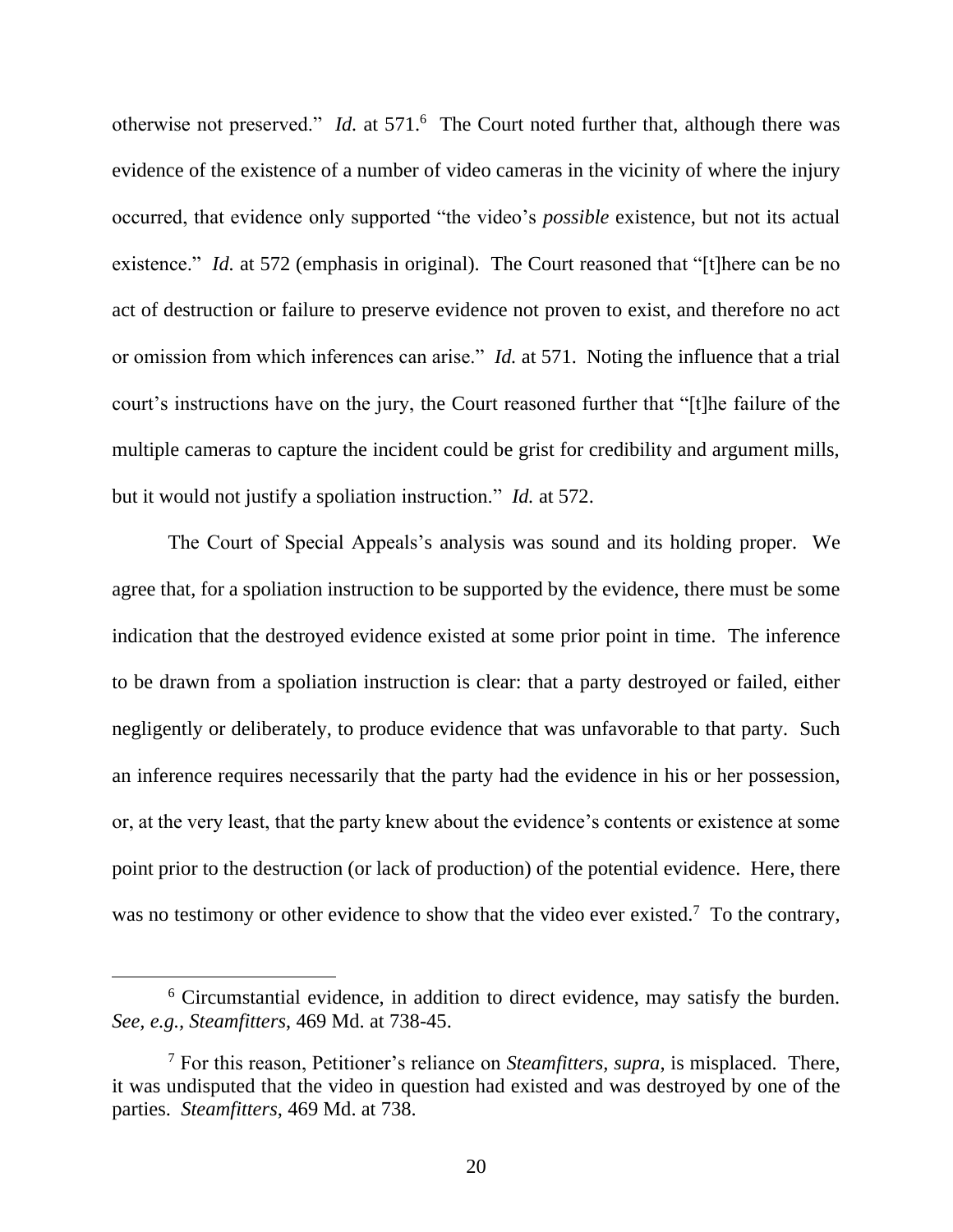the only evidence on that issue was the testimony of Giant's corporate representative, Kevin Corradini, who stated conclusively that the video never existed. It was, therefore, improper for the circuit court to instruct the jury that it could draw an inference as to Giant's destruction of the video, where there was no evidence that such a video existed previously. Giving such an instruction under the circumstances was legally erroneous and an abuse of discretion.

Petitioner argues that the instruction was warranted because the jury could infer the existence of the video based on the fact that Giant had security cameras mounted in the area where the injury occurred. We remain unpersuaded. Were we to accept Petitioner's argument, the jury would be required to draw a preliminary inference as to the existence of the evidence before it could draw an inference as to a party's destruction or failure to produce that evidence. Requiring the jury to make that preliminary inference is not supported by the language of the jury instruction or by the principles embodied in the "missing evidence" rule. Again, the purpose of the instruction is to permit the jury to draw inferences about missing evidence, not to require the jury to speculate as to whether the evidence existed in the first place.

Petitioner argues also that the Court of Special Appeals contradicted itself in holding that the spoliation instruction was improper, although, at the same time, recognizing that "[t]he failure of the multiple cameras to capture the incident could be grist for credibility and argument mills[.]" *Webb*, 249 Md. App. at 572. We reject that argument. As noted, there is an important distinction between a trial court instructing the jury on spoliation and a trial court allowing a party to argue spoliation during closing argument. In a jury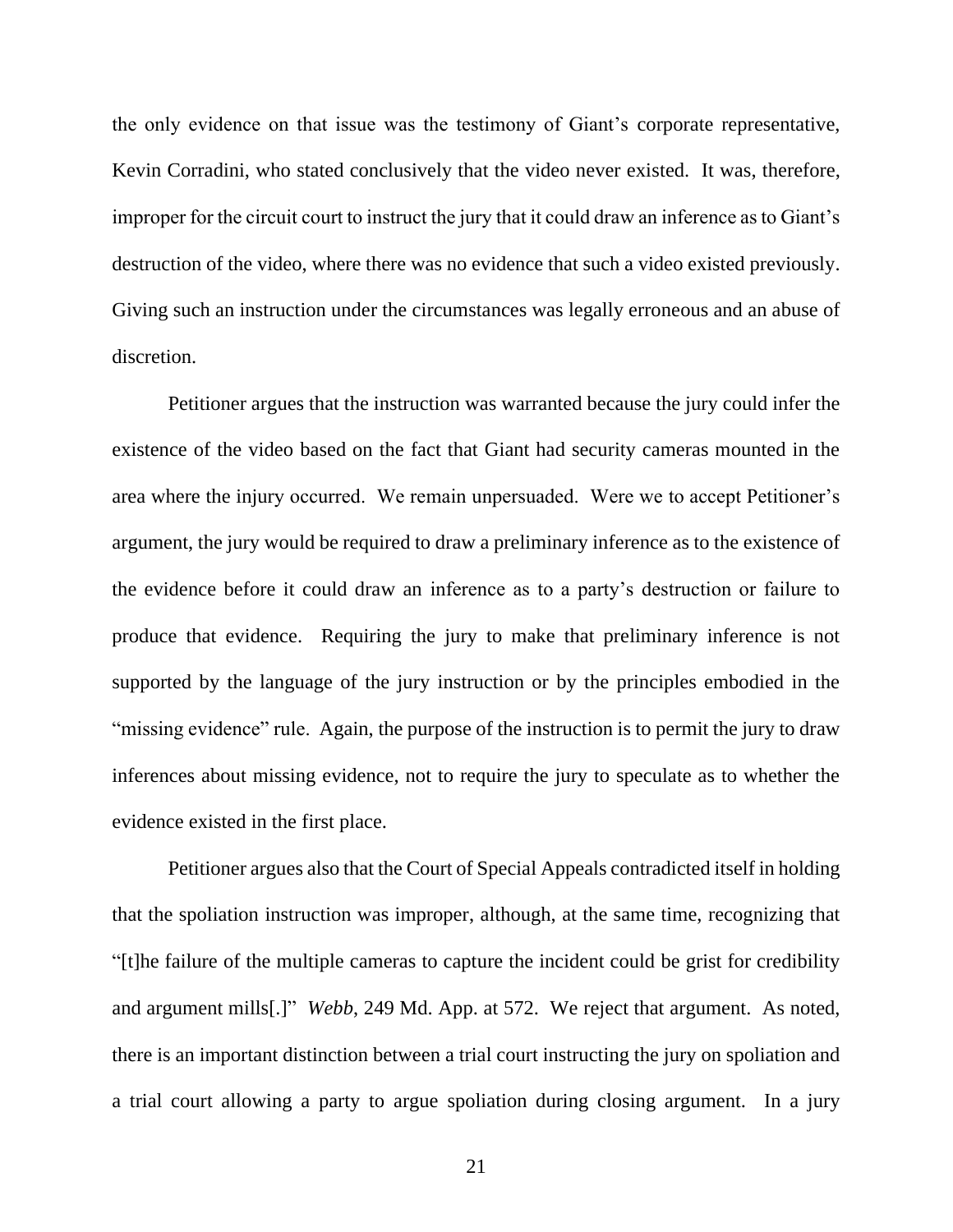instruction, the inference is communicated to the jury by the trial judge, which may result in the jury giving the inference undue weight. Such a result is much less likely in the context of an argument by counsel, as opposing counsel is provided the opportunity to respond and the jury is instructed that counsels' arguments do not constitute evidence. Thus, it may be perfectly reasonable for a court to refuse a spoliation instruction, but allow the parties to argue the point during closing argument.

Finally, we agree with the Court of Special Appeals's conclusion that the spoliation instruction was prejudicial. The instruction was misleading and required the jury to speculate about the existence of potentially damning evidence. The instruction also invited the jury to speculate about the applicability of a legal principle – the inference to be drawn from the destruction or concealment of evidence – regarding evidence that was never shown to exist in the first place. And, although the instruction did not mention specifically the video or Giant, Petitioner's counsel shone a spotlight on that point during closing. Counsel told the jury to "pay close attention to" the spoliation instruction, suggesting that Giant was lying about the existence of the video because "[t]here's almost always video footage." Plaintiff's counsel argued that such a video "would probably corroborate and be consistent with Ms. Webb's description" of the incident. Plaintiff's counsel concluded by arguing that "we don't have it and that benefits them."